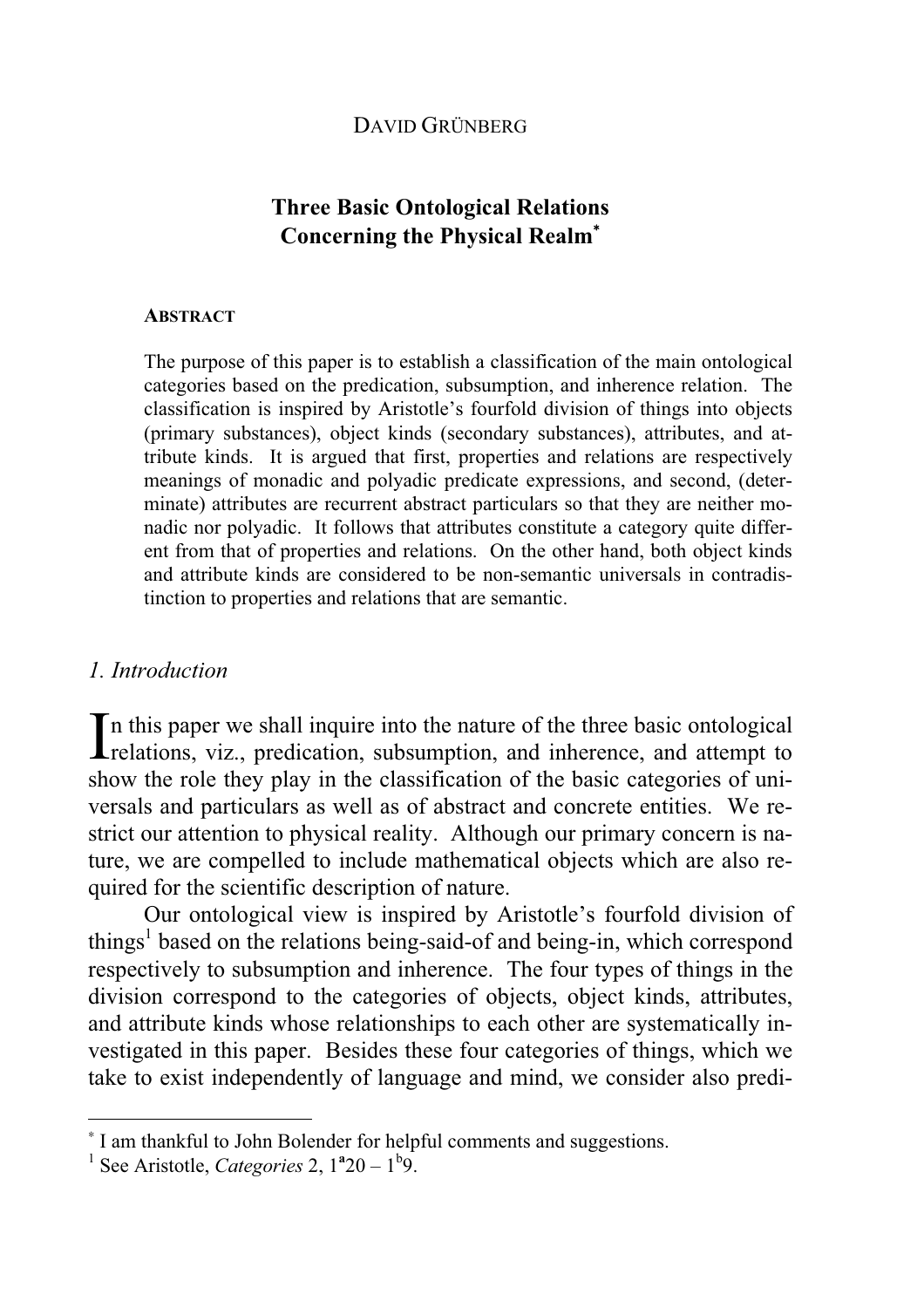cates construed as the meanings of predicate expressions. Predicates are not things but rather semantic entities. Monadic predicates are properties, and polyadic ones are relations-in-intension.<sup>2</sup> Thus we distinguish properties and relations-in-intension from kinds and attributes, these being often conflated.

Consider, for example, the following two sentences expressing subject-predicate (categorical) propositions:

- $(1)$  Socrates<sup>3</sup> is pink,
	- (2) Socrates is a man.

In contradistinction to the contemporary interpretations of first-order languages (such as W. V. O. Quine's) according to which only the subject term refers to an extralinguistic entity, in traditional logic (especially in Aristotle's) both the subject and the predicate terms of a categorical proposition stand for extralinguistic entities. In second-order and in general higher-order languages, the interpretation of the predicate term agrees with that of traditional logic. In this paper we shall follow the latter standpoint.

 Taking into consideration that the predicate term refers to an entity, viz., a property, (1) and (2) can be rewritten respectively as

(1.1) Socrates has the property of being pink,

(2.1) Socrates has the property of being a man.

We shall use "being-*F*" or "*F*-ness" ("being-an-*F*" or "*F*-hood"<sup>4</sup>) as short for a phrase of the form "the property of being *F*" ("the property of being an  $F$ "). Then  $(1.1)$  and  $(2.1)$  can be reformulated respectively as

 $2$  Besides relations-in-intension, we consider also relations-in-extension which are sets of *n*-tuples, and hence abstract objects.

<sup>&</sup>lt;sup>3</sup> Since our concern is the physical realm, the name "Socrates" throughout the paper denotes a body rather than a person having a soul.

<sup>&</sup>lt;sup>4</sup> Whereas "F" (e.g., "pink" or "man") is a concrete general term, "F-ness" or "Fhood" ("pinkness or "manhood") is an abstract singular term. See W. V. O. Quine, *Word and Object* (Cambridge, Mass.: MIT Press and New York: John Wiley, 1960), pp. 118 – 129. In our conception, as will be stated below, such singular terms are names of merely semantic entities, not of genuinely existing things.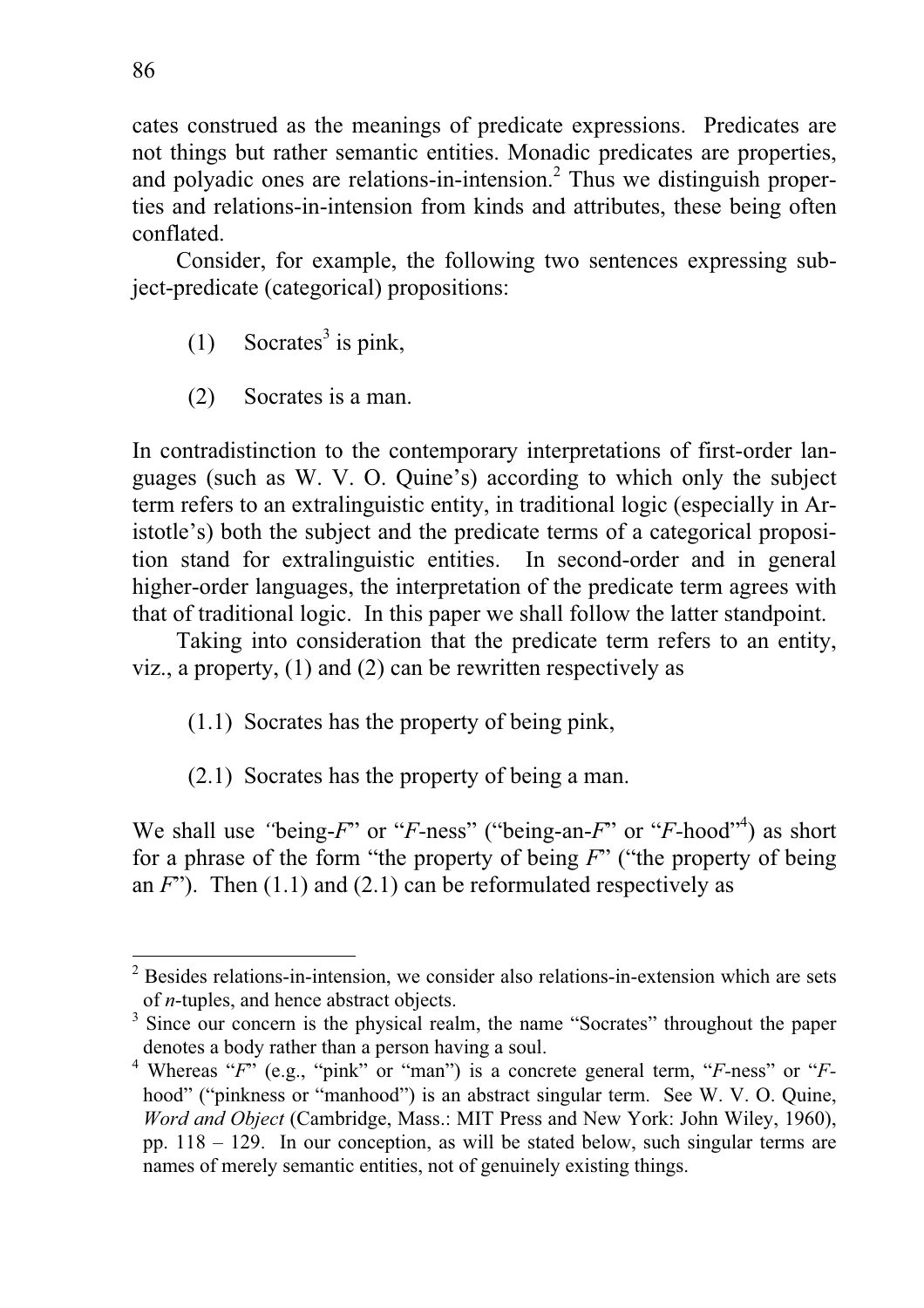(1.2) Being-pink is predicable of Socrates.<sup>5</sup>

(2.2) Being-a-man is predicable of Socrates.

Notice that the latter two are equivalent respectively to

 $(1.3)$  Socrates instantiates<sup>6</sup> being-pink,

(2.3) Socrates instantiates being-a-man.

Clearly (1.2) and (2.2) express a relation between the subject and predicate, viz., the so-called *predication* relation. Analogously (1.3) and (2.3) express an instantiation (exemplification) relation which is the converse of the predication relation.

 On the other hand, the predicate term "man" in (2) is correlated with the species or kind Man, i.e., Mankind. Then (2) can rather be construed as meaning

(2.4) Socrates belongs to the kind (species) Man.

Similarly the sentence

(3) A man is a living being

can be construed as

 $\overline{a}$ 

(3.1) The kind Man is a species of the genus Living-being.

We say that according to (2.4) the kind Man subsumes (is said-of) Socrates (who himself is obviously not a kind), and according to (3.1) the kind Living-being subsumes (is said-of) the kind Man. In general, we say that a kind *K subsumes* an entity *x* in case *x* is of the kind *K* or else *x* is a subkind<sup>7</sup> of *K*. We call the relation between the kind *K* and the entity *x* the *sub-*

<sup>5</sup> Aristotle himself frequently uses "*A* is predicated of *B*" (or "*A* belongs to *B*") in the sense of "*B* is *A*".

<sup>&</sup>lt;sup>6</sup> Often "exemplifies" is used instead of "instantiated." See, for example, G. Bergmann, *Logic and Reality* (Madison: The University of Wisconsin Press, 1964).

 $7$  We use "subkind" exclusively in the sense of proper subkind.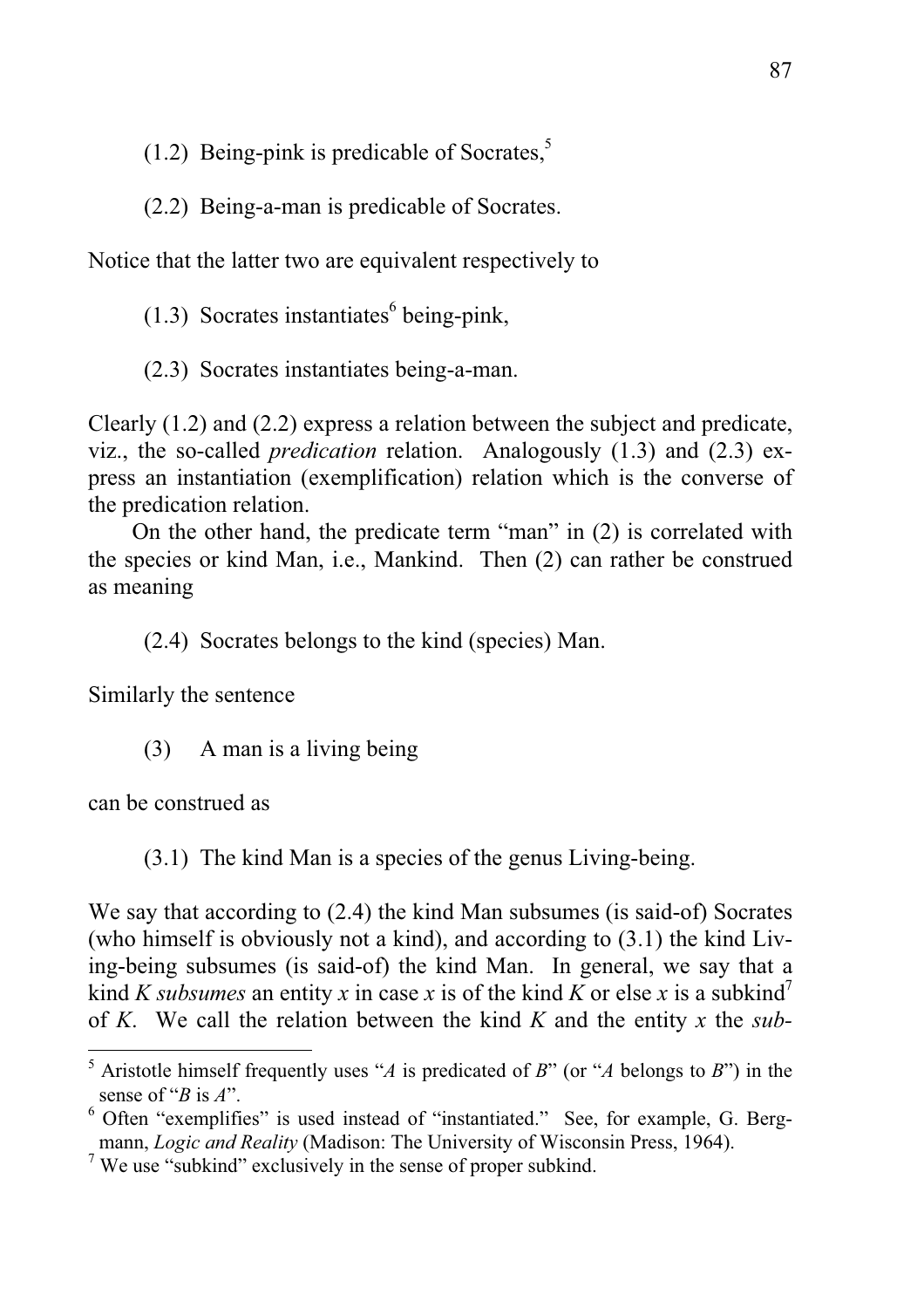*sumption relation*, and the converse relation between *x* and *K* the *bearing relation.*

Let us now turn to the interpretation of (1). In analogy to the interpretation of  $(2)$  as  $(2.4)$ ,  $(1)$  might be interpreted as

(1.4) Socrates is a pink-colored thing,

or equivalently as

(1.5) Socrates belongs to the kind Pink-thing

where "thing" refers to spatio-temporal concrete things, since only such entities could be colored. Such an interpretation, however, is inadmissible. Indeed, we do not say that Socrates has the property of being pink for the reason that he is a pink thing, but rather the other way around. The class of pink things consists of utterly disparate things so that it is devoid of closed knit structure. Therefore, it is implausible to correlate an alleged kind of pink things with the property of being pink. Hence, the analysis of (1) should not depend on the existence of such a kind.

 In our new analysis of (1) we correlate with the predicate being-pink the quality Pink construed as something which is a genuine non-semantic thing, in contradistinction to being-pink which is the meaning of a predicate expression. (1) asserts that Socrates is pink for the reason that he has the quality Pink. But Socrates has the quality Pink in virtue of his having a determinate shade of pink color, call it *Vink*. 8 The shade of color Vink is said to be a *determinate* under the *determinable* Pink.<sup>9</sup> Both Vink and

<sup>8</sup> We borrow the attribute name "Vink" from G. E. L. Owen, "Inherence", *Phronesis* **10** (1965), p. 98. Notice that "Vink" is a notational abbreviation of the singular description "the shade of pink that is Socrates' color", assuming that Socrates has uniformly a single shade of color.

<sup>9</sup> See W. E. Johnson, *Logic: Part 1*, Ch. XI and Ch. XIV, § 8 (New York: Dover Publications, 1964 (1921, 1924)). Notice that the members of a color class *qua* shades of color are absolutely determinate in the sense that they themselves cannot be construed as determinables. Indeed the determinable/determinate distinction is used also in relative sense so that, for example, Red, Orange, Yellow, Green and Violet are relatively determinate under the determinable Color, although each of them is determinable with respect to their constitutive shades of color. The distinction in question is used here exclusively in the absolute sense so that a determinable is construed always as a kind of absolutely determinate attributes. Such a determinable is an attribute kind. We use the term "attribute" as short for "absolutely determinate attribute".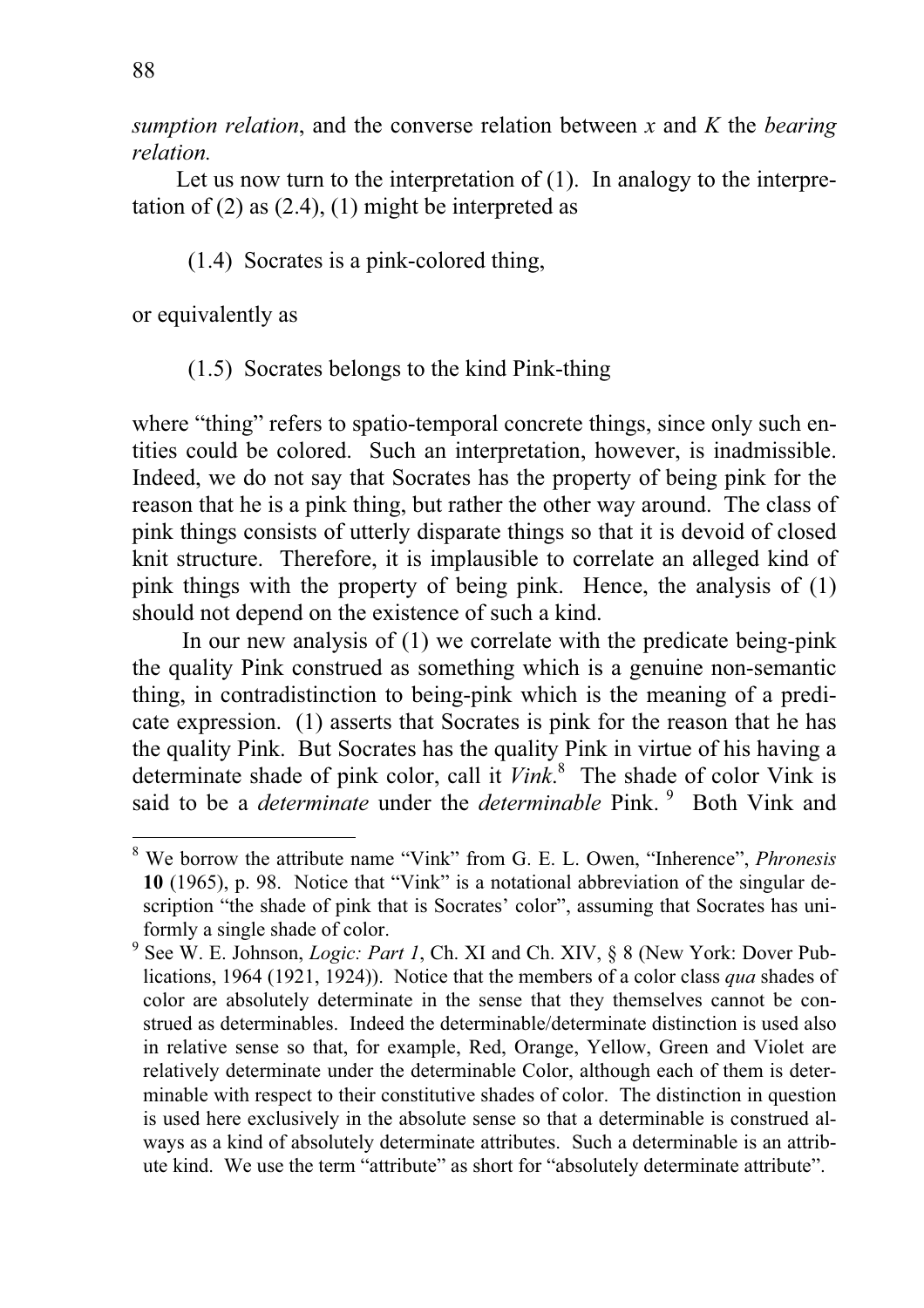Pink are correlated to the predicate being-pink. Notice that the distinction between determinates and determinable holds, among others, also for quantities. For example, 2 meter is a determinate under the determinable Length.

 Given that a thing possesses a given determinate, we say that the determinate *inheres* in this thing. A thing in which a determinate inheres is an *object*, whereas the inhering determinate an *attribute*. The relation between an attribute and an object in which it inheres is called the *inherence relation.* For example, given that Vink inheres in Socrates (i.e., Socrates' body), Socrates is an object and Vink is an attribute inhering in this object. We call the inverse of inherence the *bearing* relation. Thus, Socrates bears Vink. It is important to remark that the nature of both determinates, i.e., attributes in our sense, and determinables is a matter of dispute. We defend the view that attributes are abstract particulars whereas determinables are kinds whose instances are determinates. In other words, we introduce determinables as *attribute kinds*. For example, the attribute Vink is an abstract particular which is an instance of the attribute kind Pink, and Pink is a kind consisting of determinate shades of color one of which is Vink. Notice that Pink *qua* attribute kind must be distinguished both from the alleged kind Pink-thing and from the property (monadic predicate) beingpink. Furthermore, the attribute kind Pink must also be distinguished from the second-order property being-pink defined as follows: a physical thing has the second-order property of being pink just in case this thing has one of the first-order properties possessing the property of being a shade of pink color. (Being-vink is one of such first-order properties.)

 The notion of subsumption is equivalent to Aristotle's notion of being said-of. On the other hand, the notion of inherence is closely related to Aristotle's notion of being present-in in the following way:

A thing *x* is present-in a thing *y* just in case *x* is an object and either *y* is an attribute which inheres in  $x$ , or else  $y$  is an attribute kind and there is an attribute *z* of kind *y* such that *z* inheres in  $x$ .<sup>10</sup>

In the light of the above considerations we finally interpret the sentence (1) as

<sup>&</sup>lt;sup>10</sup> Cf. M. V. Wedin, *Aristotle's Theory of Substance* (Oxford: Oxford University Press, 2000), p. 73.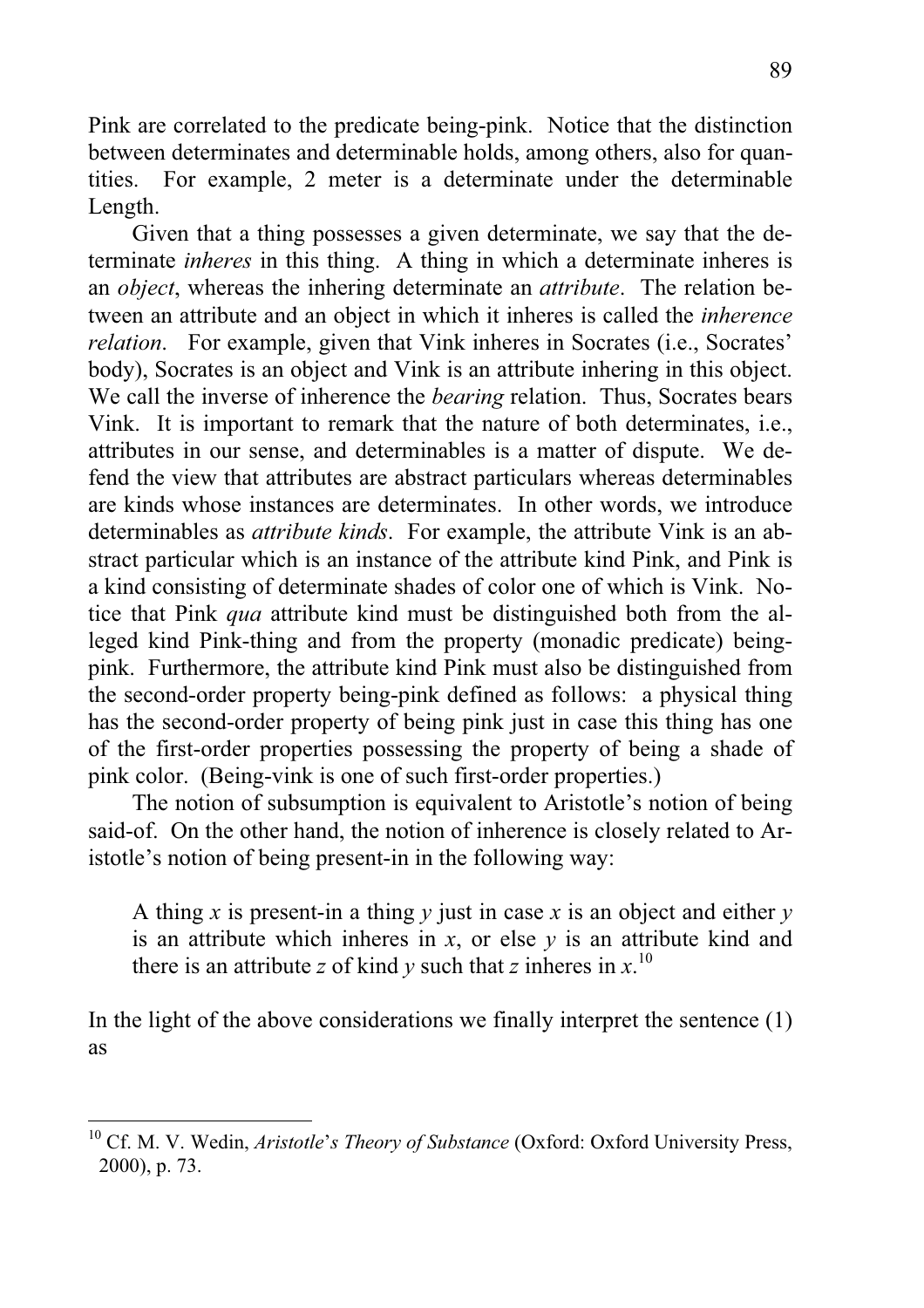(1.6) An attribute of the kind Pink inheres in Socrates,

or equivalently

(1.7) Socrates bears an attribute of the kind Pink.

## *2. The Predication Relation 2.1 Universals and Particulars*

Aristotle defines a "universal [as] that which is by its nature predicated of a number of things, and [a] particular as that which is not  $\ldots$ <sup>5,11</sup> Universals are also defined as entities which have or can have instances (or examples), and these instances are generally called particulars. But the very notion of instance is ambiguous. Indeed, an instance can be defined as an *x* such that there is an entity *F* satisfying one or more of the following conditions:

(i) *F* is predicated of *x*,

(ii) *F* subsumes *x*,

(iii) *F* inheres in *x.*

In (i) *F* is a predicate (viz., the meaning of the predicate expression "*F*"), in (ii) a kind, and in (iii) an attribute.

In (i) it is quite usual to call x an instance of the predicate  $F$ , but in (ii) also it is a widespread usage to call *x* an instance of the kind *F*, provided *x* itself is not capable of subsuming any entity. On the other hand, in (iii) we think that it is inappropriate to call  $x$  an instance of the attribute  $F$  for the following two reasons:

 The first reason is that attributes are not universals but particulars (in the sense defined below), as will be argued. It might be suggested then that the term "instance" be exclusively reserved for entities to which universals are applied. Therefore, the objects in which an attribute inheres should not be considered as instances of this attribute.

 The second reason is that the categories (in Aristotle's sense) of *x* and *F* in (iii) are radically different. Indeed *x* (say, Socrates) belongs to the category of Substance, whereas *F* (say, Pink) belongs to an attribute category (the category Quality in the example of the attribute kind Pink). Let us call any predication of the form *a* is *F homogeneous* in case *a* and *F* are

<sup>&</sup>lt;sup>11</sup> Aristotle, *De Interpretatione* 7,  $17^{\circ}38 - 17^{\circ}1$ .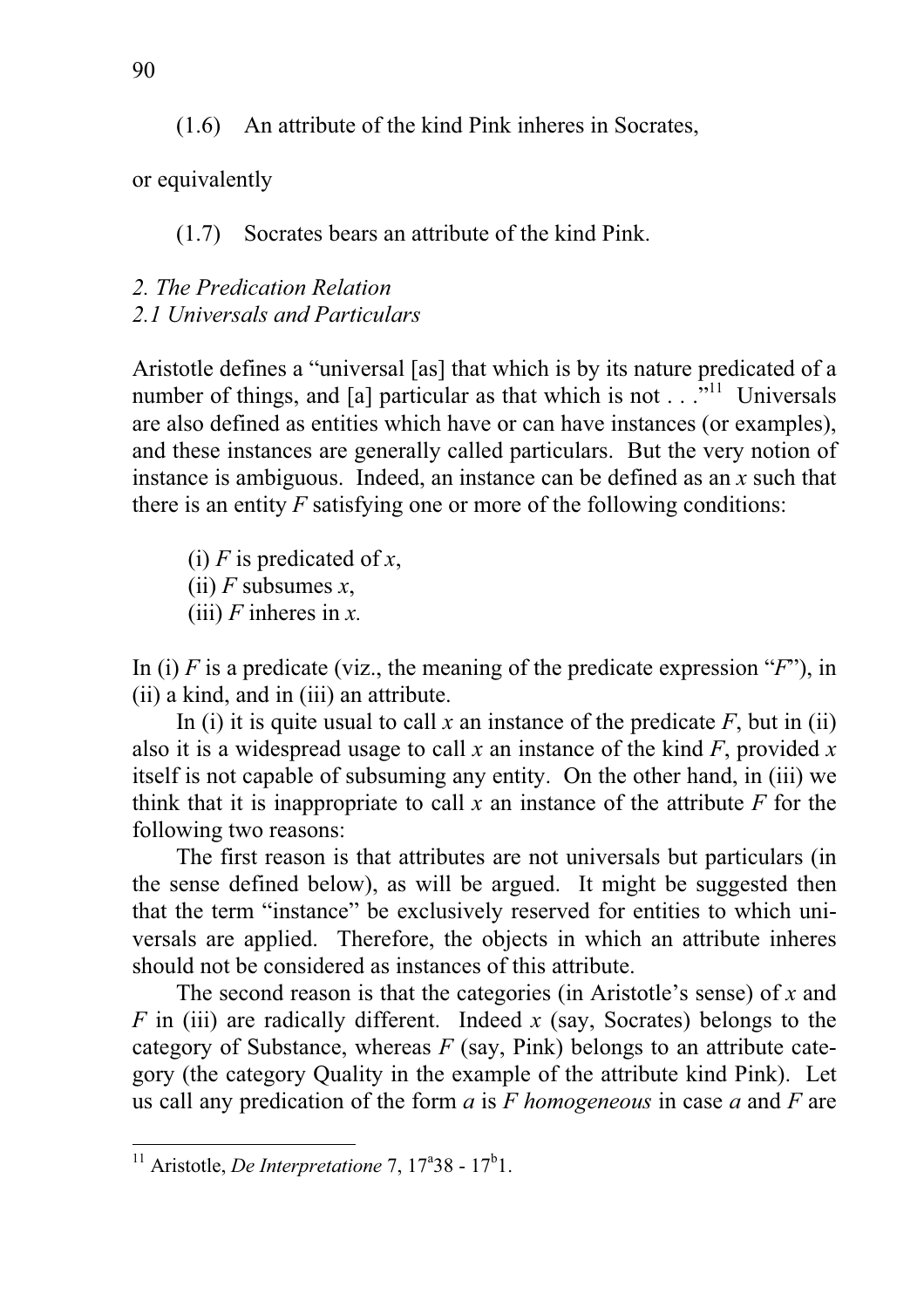of the same category, and *heterogeneous* otherwise. Now it is advisable to call *a* an instance of *F* only if the corresponding predication is homogeneous. Since (iii) is always heterogeneous, the objects in which an attribute inheres should not be considered as instances of this attribute. We say instead that these objects are the *bearers* of the attribute.

 We thus distinguish between two types of instances, viz., predicate instances and kind instances. Call predicate instances *things*,<sup>12</sup> and kind instances *particulars.* We call, then, the entities whose instances are things, viz., predicates, *semantic universals*, and those whose instances are particulars, viz., kinds, *ontic universals*. Semantic universals are called "semantic" for the reason that their nature and existence depend to a large extent to our conceptual-linguistic framework, whereas ontic universals are supposed to be extralinguistic full-fledged entities.

 Notice that the members of a class (unless it constitutes the extension of a kind) are not instances. Therefore, mere classes are particulars rather than universals.

## *2.2 Predicates*

 $\overline{a}$ 

Predication is a relation between the meaning of any linguistic expression in predicate position and a thing. The relation obtains in case the predicate expression truly applies to the thing. This thing is denoted by the subject term of the sentence expressing the predication. By the meaning of a linguistic expression we mean the semantic entity called by Stoic logicians the *lekton*, and by Bochenski the *objective meaning* of that expression.<sup>13</sup> (We adopt the latter term hereafter.) We shall call the objective meaning of an expression in predicate position, a *predicate*, and that of an expression in subject position, a *subject.* Consequently, the linguistic expressions

 $12$  In this paper we consider exclusively first-order predicates, i.e., predicates of things. We disregard wholly higher-order predicates, i.e., predicates of predicates. Notice that predicates in our sense (as meaning of predicate expressions) are often called concepts or general ideas.

<sup>&</sup>lt;sup>13</sup> See B. Mates, *Stoic Logic* (Berkeley: University of California Press, 1953), Ch. 2, and I. M. Bochenski, "The Problem of Universals" in I. M. Bochenski, A. Church, and N. Goodman (eds.), *The Problem of Universals* (Notre Dame: University of Notre Dame Press, 1956) pp. 36, 42 – 44. G. Frege's *sense* seems to be a counterpart of the antique notion of *lekton.* See A. Church, "Propositions and Sentences" in *The Problem of Universals*, p. 5. The term "*lekton*" can be translated as "that which is meant" (Mates, *op. cit.*, p.11) or "what is said" (Bochenski, *op. cit.*, p. 36).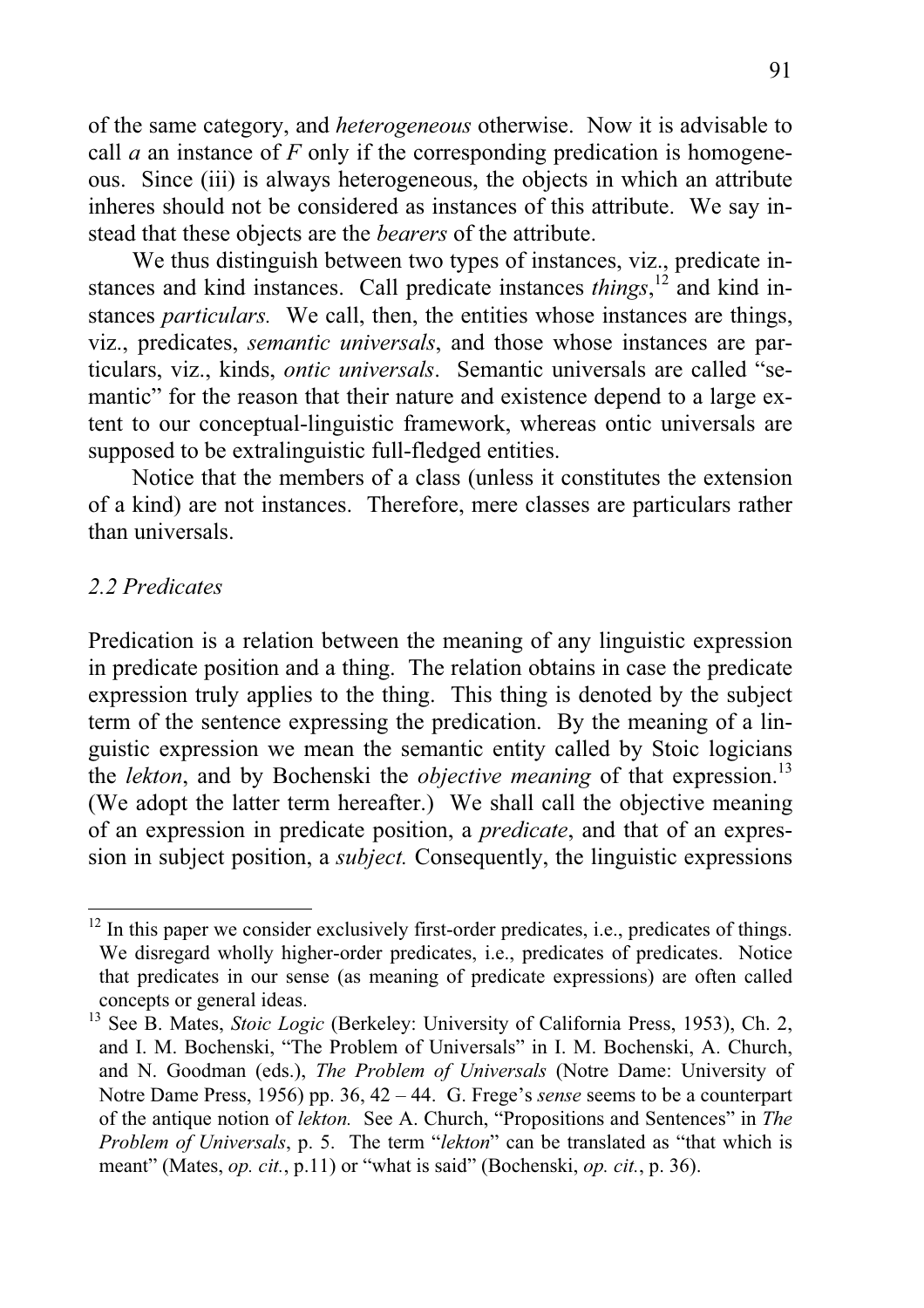denoting these entities will be called predicate expressions (terms) and subject expressions (terms) respectively. As usual, we shall also call the objective meaning of a declarative sentence a *proposition*. 14

 In particular, we shall call the objective meaning of a subject-predicate sentence a *subject-predicate proposition*. Such a proposition is a structure consisting of the objective meaning of the subject expression—called the subject of the proposition—and the objective meaning of the predicate expression—called the predicate of the proposition. For example, the subject of the proposition that-Socrates-is-pink consists in the thought (objective idea) of Socrates, and the predicate in the property of being pink.

 We see that the subject of this proposition is neither the person Socrates (which is the object corresponding to the subject) nor the particular thinking about Socrates by the user of the sentence expressing the proposition. It can rather be identified with the mediaeval notion of haecceity or R. Carnap's individual concept. As already mentioned, if *F* is a one-place predicate expression, then being- $F$  (as short for the property of being  $F$ ) is the corresponding one-place predicate. The truth of a subject-predicate proposition is tantamount to the subsistence of the predication relation between the predicate and the entity denoted by the subject or, conversely, the subsistence of the instantiation relation between the entity in question and the predicate. Notice that what properly denotes (or names) an entity is not really a subject expression, but the objective meaning of that expression, i.e., a subject. Indeed, a subject expression denotes an entity only by virtue of its meaning. On the other hand, a *subject-predicate statement*, i.e., the act of asserting a subject-predicate proposition, establishes a semantic relation between the predicate and the subject of the proposition independently of its truth value. This relation holds just in case the predicate applies (truly or falsely) to the subject as asserted by the statement. Therefore, such a semantic relation can be called an *application* relation.

 The identity criterion for objective meanings can be stated as follows. Different linguistic expressions have the same objective meaning if and only if they are synonymous, where linguistic expressions can be construed either as tokens or as types. (The notion of an expression-type is syntactic in the sense that expression-tokens, say, inscriptions, are of the same type in case they have similar shapes.) The notion of synonymy (as emphasized especially by Quine) is inexact or vague. We share, however, D. M. Arm-

<sup>14</sup> See Church, *op. cit*., 1956, p. 5.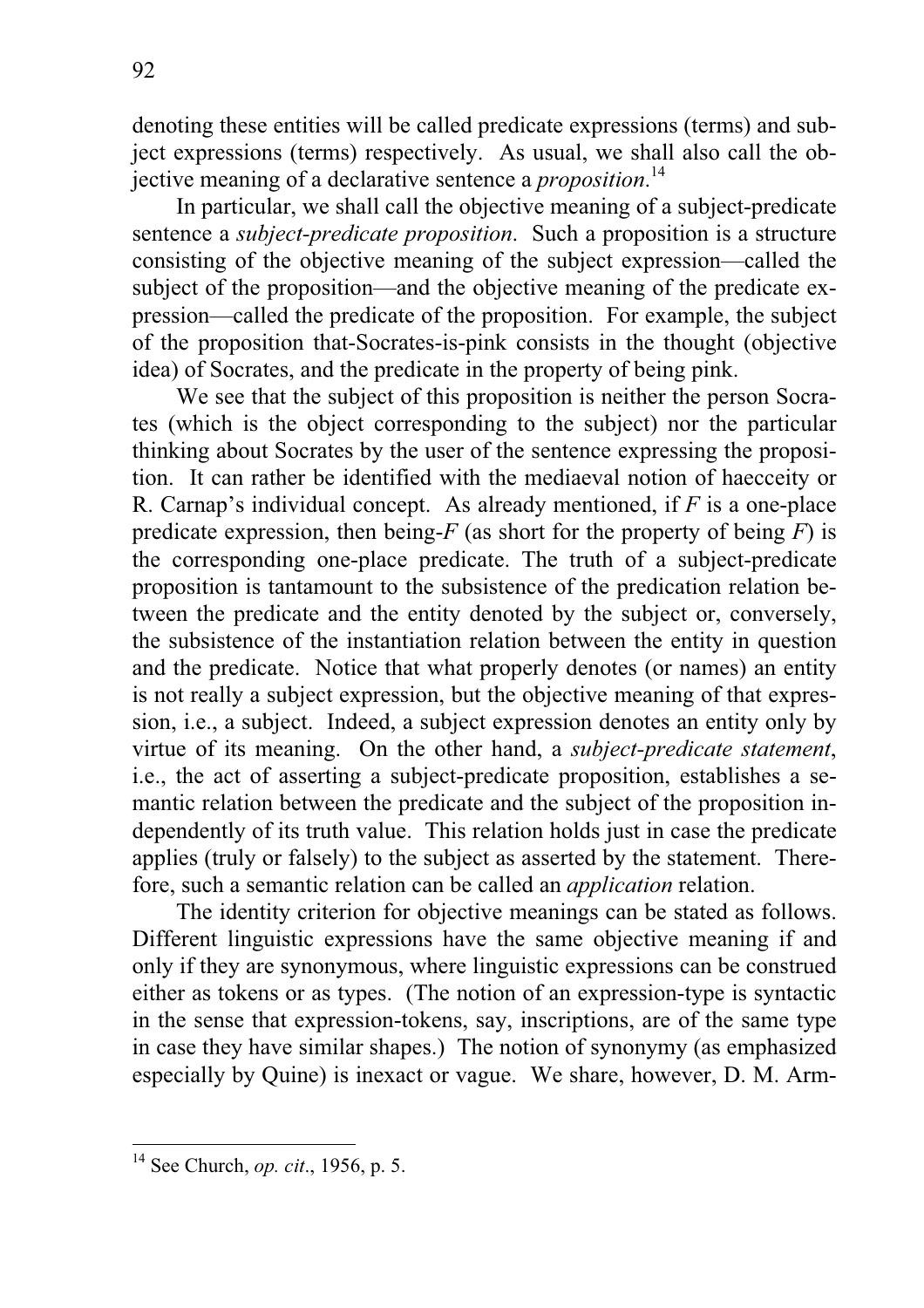strong's view that synonymy in its ordinary use is perfectly coherent and even indispensable for both practical and theoretical reasons.<sup>15</sup>

 The identity criterion for objective meanings can be used for the clarification of the ontological status of predicates. The relation of synonymy underlying the identity criterion for objective meanings is obviously an equivalence relation. Therefore, the synonymy relation induces a partition of predicate expressions (including those belonging to different languages) into equivalence classes.16 Each equivalence class consists of synonymous predicate expressions, whereas predicate expressions belonging to different equivalence classes are never synonymous. The members of each equivalence class are of a particular type, which may be called a *synonymy type.*  Hence, the synonymy relation partitions the predicate expressions into classes of different synonymy types. Two predicate expressions are synonymous if and only if they are of the same synonymy type. Therefore, the identity criterion for objective meanings can be reformulated as follows. Different predicate expressions have the same meaning if and only if they are of the same synonymy type. In general, any equivalence class consists of elements of the same type, and the common type of the elements of the equivalence class can be called an *equivalence type*. The equivalence type corresponding to a given equivalence class can be reified as an abstract entity constituting the intension of the equivalence class. The equivalence class is then the extension determined by the equivalence type.

 Hence, one can identify the objective meaning of any significant linguistic expression with its (reified) synonymy type on the basis of the following argument. Given that "E" is any linguistic expression type (in the syntactic or morphological sense), 'E' is the synonymy type of "E",<sup>17</sup>  $M("E")$  is the objective meaning of "E", and  $Sym("E_1", "E_2")$  is short for " $E_1$ " and " $E_2$ " are synonymous,

1.  $M("E<sub>1</sub>") = M("E<sub>2</sub>")$  iff Syn(" $E<sub>1</sub>$ ", " $E<sub>2</sub>$ ") (Premiss: identity criterion for objective meanings)

<sup>15</sup> See D. M. Armstrong, *Universals and Scientific Realism*, *Vol. I* (Cambridge: Cambridge University Press, 1978), p. 8.

<sup>&</sup>lt;sup>16</sup> As is well known, a partition of any class of entities is an exhaustive division of the members of this class into mutually disjoint subclasses.

 $17$  We adopt this peculiar use of the double and single quotation-marks from Armstrong, *op. cit.*, p. 7, as suggested by F. Jackson.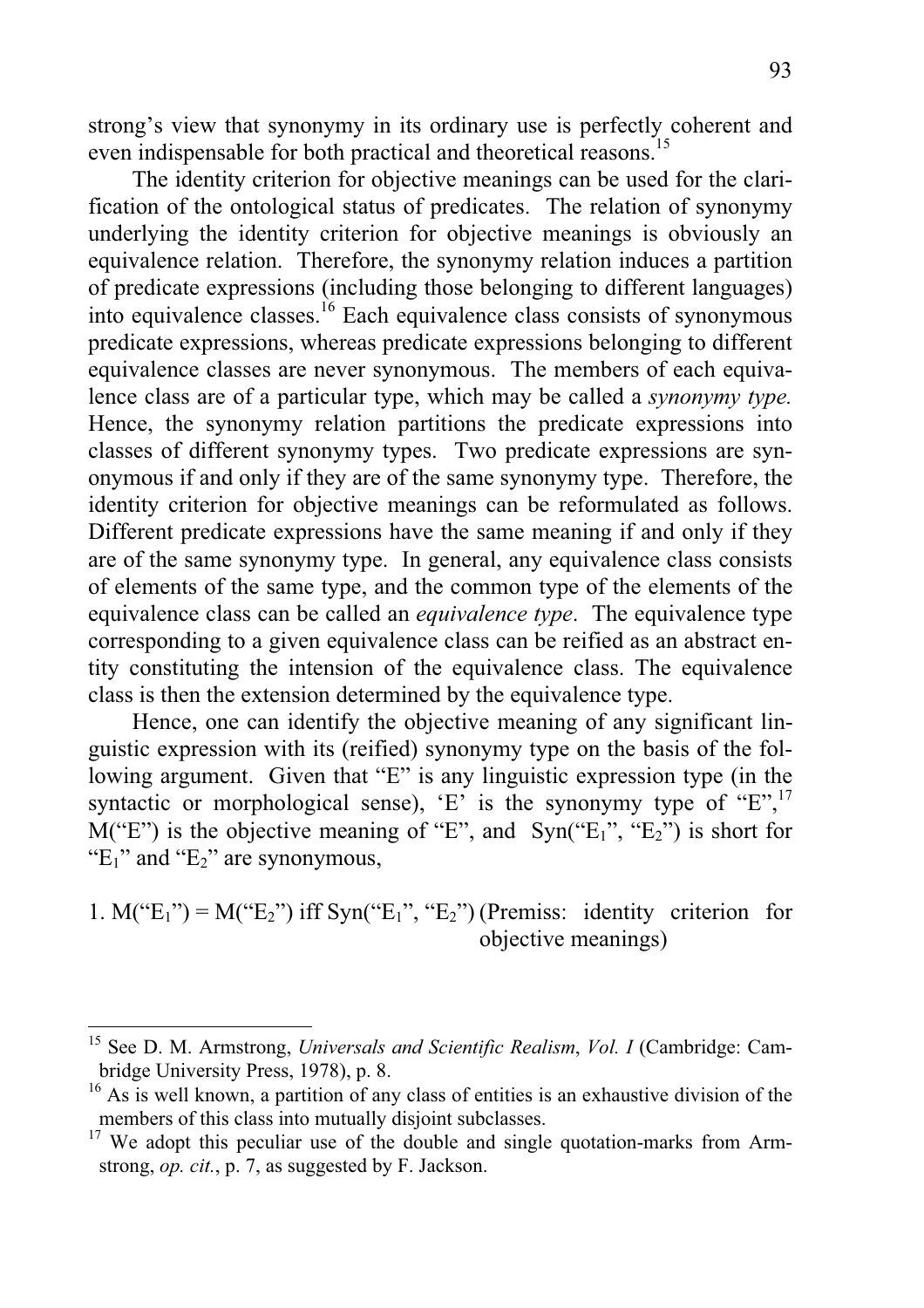\n- 2. 
$$
Syn("E_1", "E_2")
$$
 iff  $'E_1$  and  $'E_2$  belong to the same equivalence class (with respect to the synonymy relation).
\n- 3.  $Syn("E_1", "E_2")$  iff  $'E_1' = 'E_2'$  (from 2)
\n- 4.  $M("E_1") = M("E_2")$  iff  $'E_1' = 'E_2'$  (from 1 and 3)
\n- 5.  $M("E_1") = 'E_1'$  (plausibly from 4, by Ockham's razor)
\n

By identifying objective meanings (especially subjects, predicates, and propositions) with synonymy types, they turn into immanent entities which are language-dependent regarding their features. But in so far as synonymy types are reified as abstract entities they exist independently of languages and their users. This is tantamount to saying that different linguistic frameworks may give rise to significantly different kinds of subjects, predicates, and propositions. But all these entities exist (or subsist) eternally, hence survive the removal of their underlying linguistic (or more generally cultural) frameworks. For example, a phenomenalistic framework gives rise to predicates concerning perceptual qualities, whereas a physicalistic one to predicates concerning physical quantities.

 Predicates apply to any (finite) number of things. A predicate applying to nothing is a proposition by itself. Hence propositions can be considered as 0-place predicates. A predicate applying to one thing, i.e., a oneplace predicate, is called a *property*, and finally a predicate applying to two or more things are called *relations-in-intension*. 18 Thus we construe propositions, properties, and relations-in-intension as semantic universals. We distinguish between properties and relations-in-intension on the hand, and attributes on the other, since the former ones are semantic universals whereas the latter ones will be shown to be abstract particulars. Each property or relation-in-intension has an extension consisting of the thing or *n*-tuple of things to which they apply. Such extensions are sets which are considered as abstract particulars, called relations-in-extension. (The extension of a property is one-place, and that of relation-in-intension manyplace.)

<sup>&</sup>lt;sup>18</sup> We construe the predication relation as well as the subsumption and the inherence relation as relations-in-intension so that they themselves are predicates. It follows that the predication relation is a second-order predicate between a predicate and a thing. This is the unique usage of higher-order predication throughout the paper.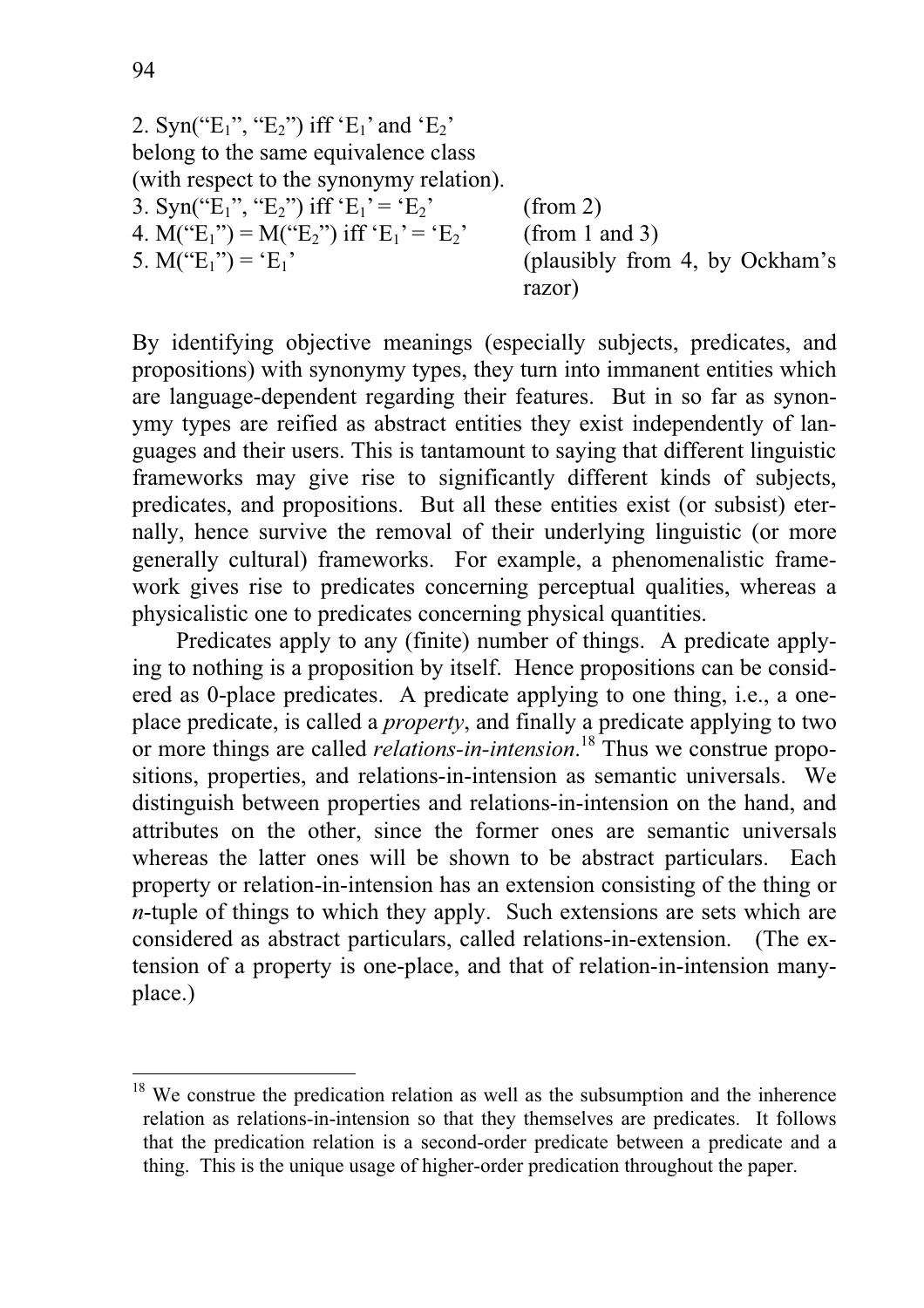#### *3. The Subsumption Relation*

 $\overline{a}$ 

Let us analyze the notions of *subsumption*, *kind*, and *particular* in more detail. Denoting the subsumption relation by the symbol *S*, *x S v* is read as "*x* is subsumed by *y*" or equivalently "*y* subsumes *x*". We assume that the subsumption relation  $S$  is (i) irreflexive, (ii) transitive, and that (iii) every *S*-descending chain is finite. An *S*-*descending chain* is a sequence of things such that each non-terminal term of the sequence subsumes the next one. A finite *S*-descending chain is one which has a terminal term, i.e., one which does not subsume any thing.

 We can now introduce the following definitions: Anything which subsumes something is a *kind*, and a thing which does not subsume anything is a *particular*. It follows from assumption (iii) that every kind subsumes some particular. Furthermore, we assume that (iv) every particular is subsumed by a kind. If a kind subsumes another kind, the latter is a *subkind* or *species* of the former called also a *genus.* A particular subsumed by a kind is an *instance* of that kind. This notion of instance is justified by the following considerations. Call a kind of particulars *first-order*, a kind of firstorder kinds *second-order*, and so on. Second-order, and in general higherorder, kinds, in contradistinction to first-order ones, are kinds of kinds.<sup>19</sup> We call, then, the kind of the instances of a kind *K* (which may be of any order) the *reduct* of the original kind *K*. Clearly the reduct is always firstorder, i.e., it is always a kind of particulars. For example, the reduct of a kind of kinds of numbers, say, the kinds of negative integers, positive rational numbers, and purely imaginary numbers, is the first-order kind of all these numbers. (Notice that we consider numbers to be particulars, viz., abstract objects.) In this paper, for the sake of simplicity, and relying on the possibility of using as substitutes for higher-order kinds their reducts, we shall consider only first-order kinds.

We further define the *extension of a kind* as the set of all of its instances. For example, the extension of the kind Man is the set of all men (existing in the past, present, and future). Since every kind has an instance, it follows that the extension of a kind is never empty. Hence kinds are universals in the sense that they have instances (examples).

<sup>&</sup>lt;sup>19</sup> Notice that the kinds defined above are all ontic universals. But there are also kinds, kinds of kinds, . . . of predicates. For example, the kind consisting of nominal, adjectival, and verbal predicates is a kind of predicates. Such kinds are completely disregarded in this paper.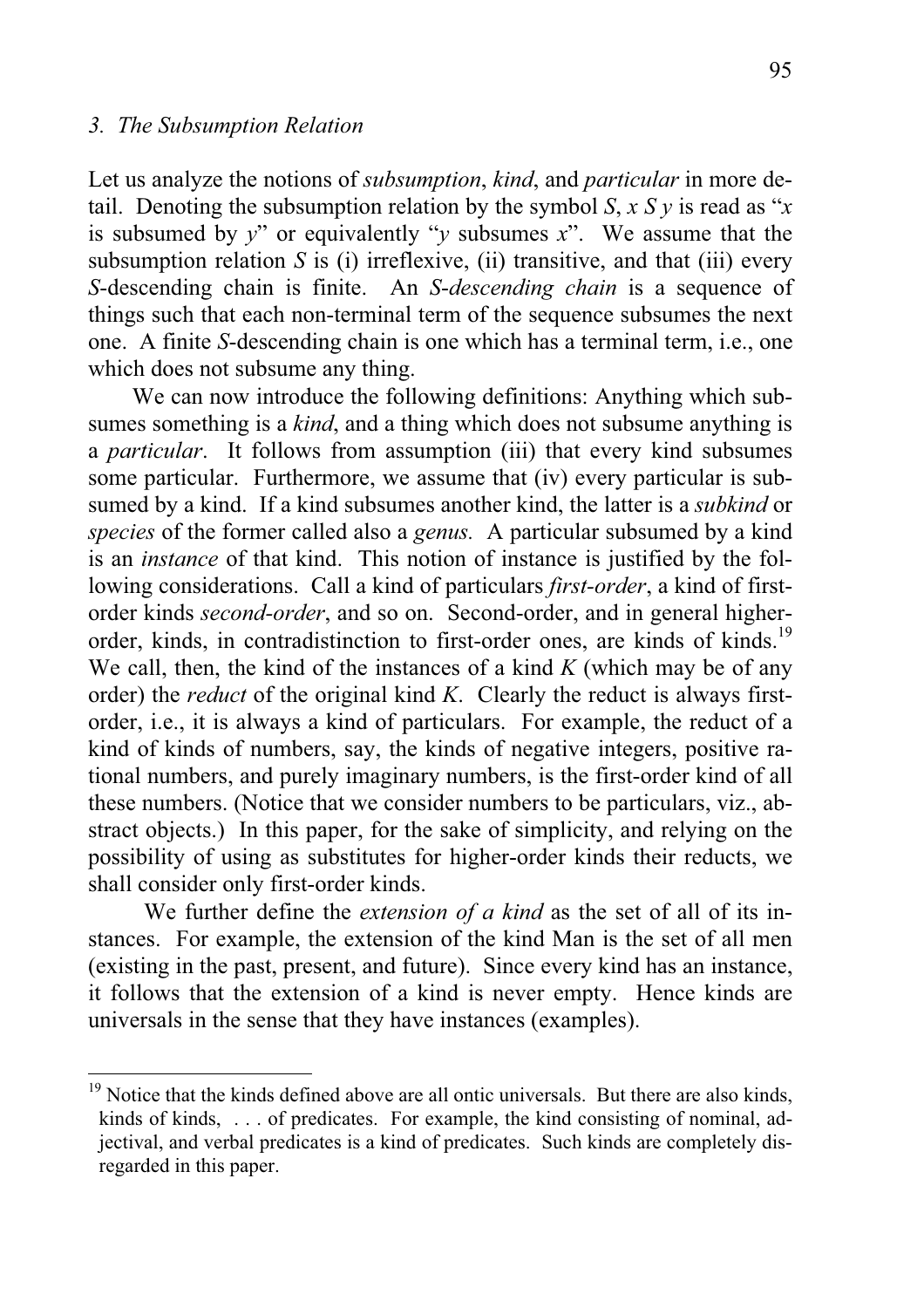Having investigated the formal properties of the notions of subsumption, kind, and particular, let us now try to elucidate the ontological nature of these notions. Now a kind can be represented in several different ways, viz., as a class of actual entities or of possible entities, a predicate, and an inhering attribute. We think that none of these alternatives is fully satisfactory. Instead we propose to represent a kind by a structure such that the extension of the kind is the domain or one of the domains of the structure. In the latter case, the extension is called the *principal domain* of the kind. We shall use from now on "domain", when unqualified, in the sense of principal domain.

 The subkinds of a given kind are represented by substructures of the kind. From now on we shall identify, by abuse of language, kinds with their respective structures which represent them.<sup>20</sup> The idea of representing kinds by structures is suggested by the fact that mathematical kinds (such as kinds of numbers) are indeed represented by structures. Furthermore, H. Putnam's conception of the meaning of natural kinds<sup>21</sup> is an additional justification of such a representation. We consider kinds represented by structures to be genuine non-semantic things denoted by kind-names, which are usually common nouns such as "Man", "Electron", etc.

 Kinds can be divided into object kinds and attribute kinds. The structure of object kinds involves attribute kinds but not vice versa. The instances of an attribute kind are unified by means of an ordering (grading) relation. For example, physical magnitudes<sup>22</sup> such as lengths, waves, temperatures as well as determinate qualitative physical attributes, such as shades of color or tones of sounds are related to each other by an ordering relation. We see that an attribute kind can be represented by a structure

 $20$  Note, however, that the identification is only at the linguistic level. Ontologically they are different entities, since kinds are (ontic) universals whereas structures are ultimately sets (classes) and thus are particulars. Indeed it is clearly inappropriate to call the members of a class its instances or examples.

<sup>&</sup>lt;sup>21</sup> See H. Putnam, "The Meaning of 'Meaning'", in his *Philosophical Papers, Vol. II* (Cambridge: Cambridge University Press, 1975), pp. 215 – 271.

<sup>&</sup>lt;sup>22</sup> Although it is still widespread in contemporary philosophy of science to reduce magnitudes to real numbers assigned to physical objects, we follow some philosophers, such as D. M. Armstrong and C. Swoyer, who construe magnitudes as quantitative attributes, i.e., attributes to which numbers are assigned. See D. M. Armstrong, *The World of States of Affairs* (Cambridge: Cambridge University Press, 1997), pp. 63 – 65 and C. Swoyer, "The Metaphysics of Measurement", in J. Forge (ed.), *Measurement*, *Realism and Objectivity* (Dordrecht: Reidel, 1987), pp. 235 – 290.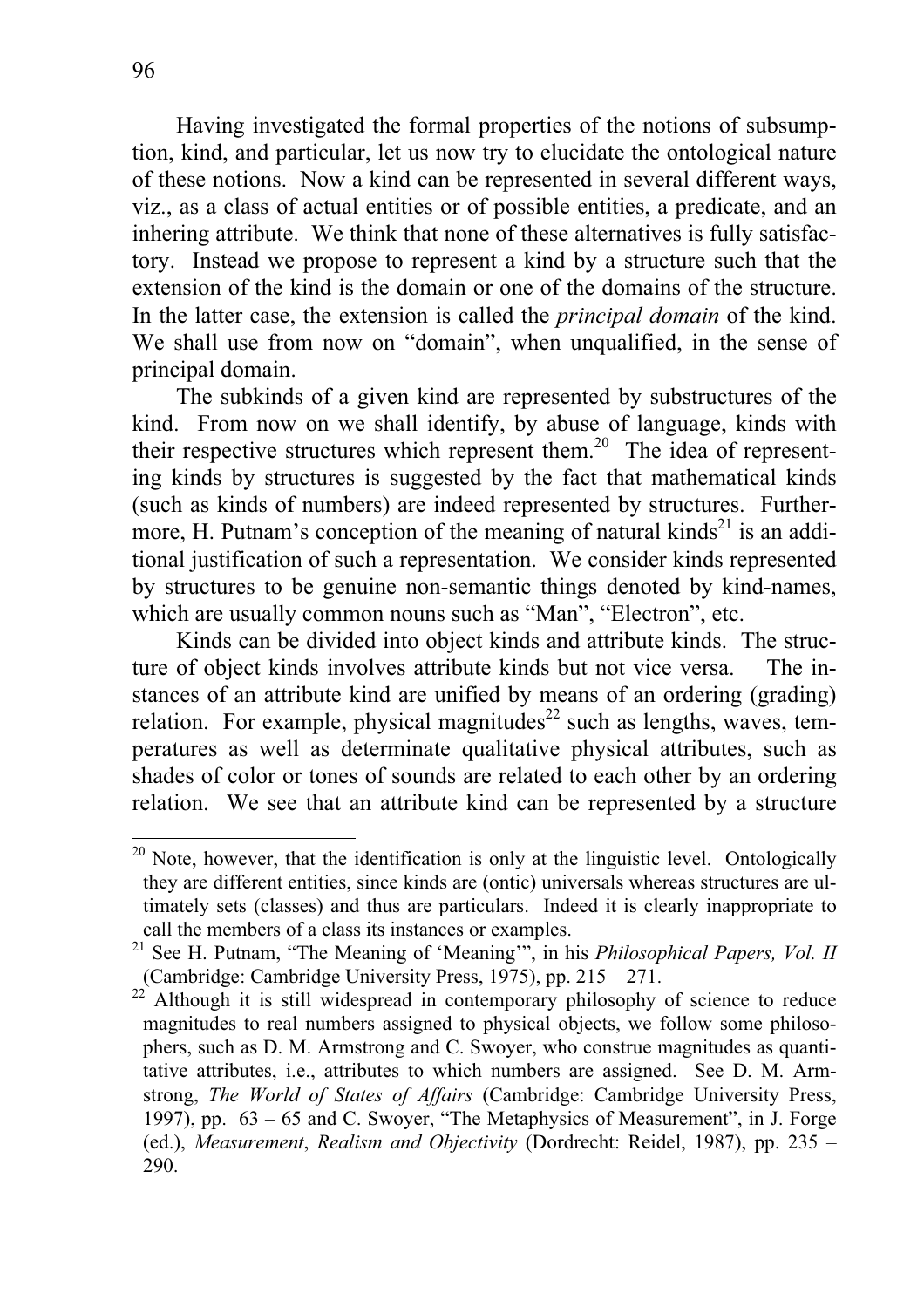with a unique domain consisting of attributes and an ordering relation on this domain. Turning to object kinds, we may distinguish between kinds of abstract and of concrete objects. Abstract object kinds (such as Natural Number, Real Number, etc.) are represented by pure sets. On the other hand, kinds of physical objects (such as River, Cat, Man, etc.) are represented by a structure with a principal domain consisting of a time sequence of actual or possible objects of the given kind, and with several domains of essential and accidental attributes and attribute kinds bearing certain properties and standing into lawlike relations.

 To every kind name "K" corresponds the predicate being-a-*K*, e.g., being-a-man and being-an-electron. Kind names are usually common noun expressions. This is always the case for object kinds. But the name of an attribute kind, say "Pink", is at first sight an adjectival expression. "Pink", however, may be taken in the nominalized sense as short for the common noun expression "pink-color" or "shade of pink color". (This is indicated by capitalizing the word "pink".)

 For any kind name "K", *K* is the *correlate* of the predicate being-a-*K*. Since we construe the kind *K* as a thing, the correlation of such a thing to a predicate being-a-*K* can be called *reification*. Reification is possible only in case the class of instances of the predicate being-a-*K* is the extension of a genuine kind having a well-determined structure for securing the kind's independent existence from its extension. For example, the predicate being-a-man is correlated with the kind Man since the class of men has a well-determined structure, whereas the predicate being-a-pink-thing is not correlated with any kind. Hence there is reification in the first case but not in the second. $23$ 

 Let us now defend our view that kinds (of any type) are not mere classes (which are particulars) but rather universals. Indeed the assumption that they are mere classes leads to insurmountable difficulties. Now if a kind were a class, it would be identical to its extension. For example, one would say that the kind Man is nothing but the class of all actual men. The extension of a kind is identical with the extension of the corresponding kind name. But the extension of the name of a kind of physical objects is not the same in all possible worlds in which the name has a denotation. For example, we can conceive a possible world in which there exist par-

 $23$  Often any class of objects having a common property is considered to be the extension of a kind. But here we require much more, namely that the class be endowed with a well-determined structure.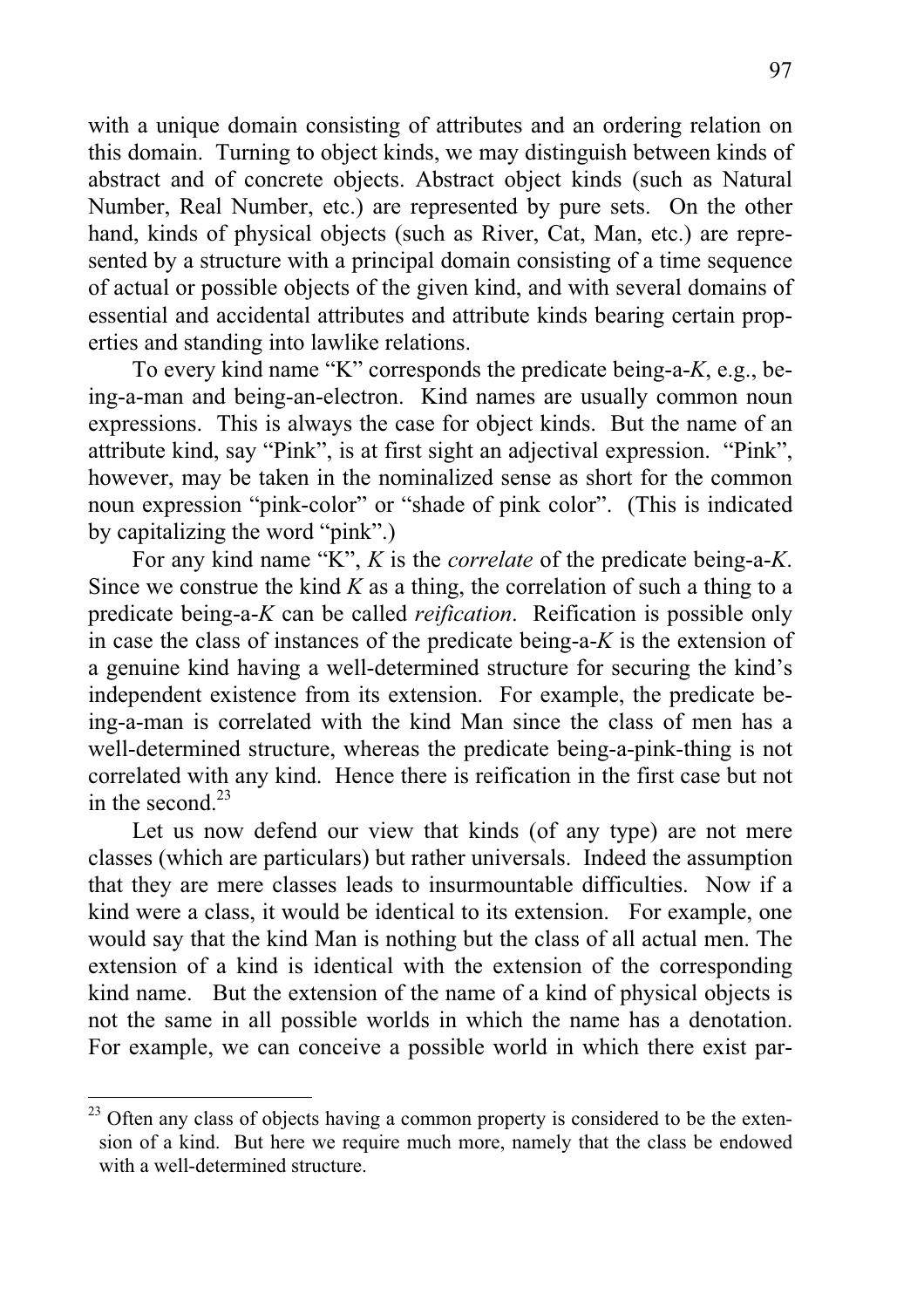ticular men who do not exist in the actual world, or one in which a specimen of gold, say, a golden mountain, which is missing in the actual world. But, as shown rather convincingly by S. Kripke and H. Putnam, kind names are *rigid*, i.e., they denote one and the same kind in all possible worlds in which that kind exists. Since the assumption was that a kind is to be identified with the extension in the actual world of its name, it follows that a kind, at least one of physical objects, does not consist of the class of the things it subsumes.

 A second argument in favor of the view that kinds are universals is that the typical universals considered throughout the history of philosophy are kinds such as Man, Horse, Animal, i.e., secondary substances in Aristotle's sense. So it seems unavoidable to take kinds as universals.

## *4. The Inherence Relation 4.1 Abstract and Concrete Entities*

Some entities (such as ordinary objects) occupy a unique region of spacetime. The occupied region is the *location* of the entity. We call entities possessing a (unique) location *located entities*, and those devoid of location *unlocated entities*. We define then, *concrete entities* as located, and *abstract entities* as unlocated.

An ordinary physical object has an indefinite number of attributes borne only approximately. But when the object is subject to investigation within a particular branch of science, only a given number of its attributes, viz., those relevant to the investigation, are taken into consideration while the rest are *abstracted.* Also the relevant attributes are supposed to inhere *exactly* in the object (from a theoretical point of view). For this purpose the ordinary object under investigation is *idealized.*24 As an example, consider a small-sized object studied in Classical Particle Mechanics. In that case the object is idealized as a point-particle with a finite mass. But such a thing cannot be a real object. Note that this point-particle bears, besides mass, only mechanical properties such as position, velocity, energy, etc., whereas non-mechanical properties such as electromagnetic ones (say, electric charge) are abstracted. The entity resulting from abstraction and idealization (in the above-mentioned sense) is called a *physical system*.

<sup>24</sup> For the notions of abstraction and idealization, see F. Suppe, *The Semantic Conception of Theories and Scientific Realism* (Urbana and Chicago: University of Illinois Press, 1989), pp. 93 – 94.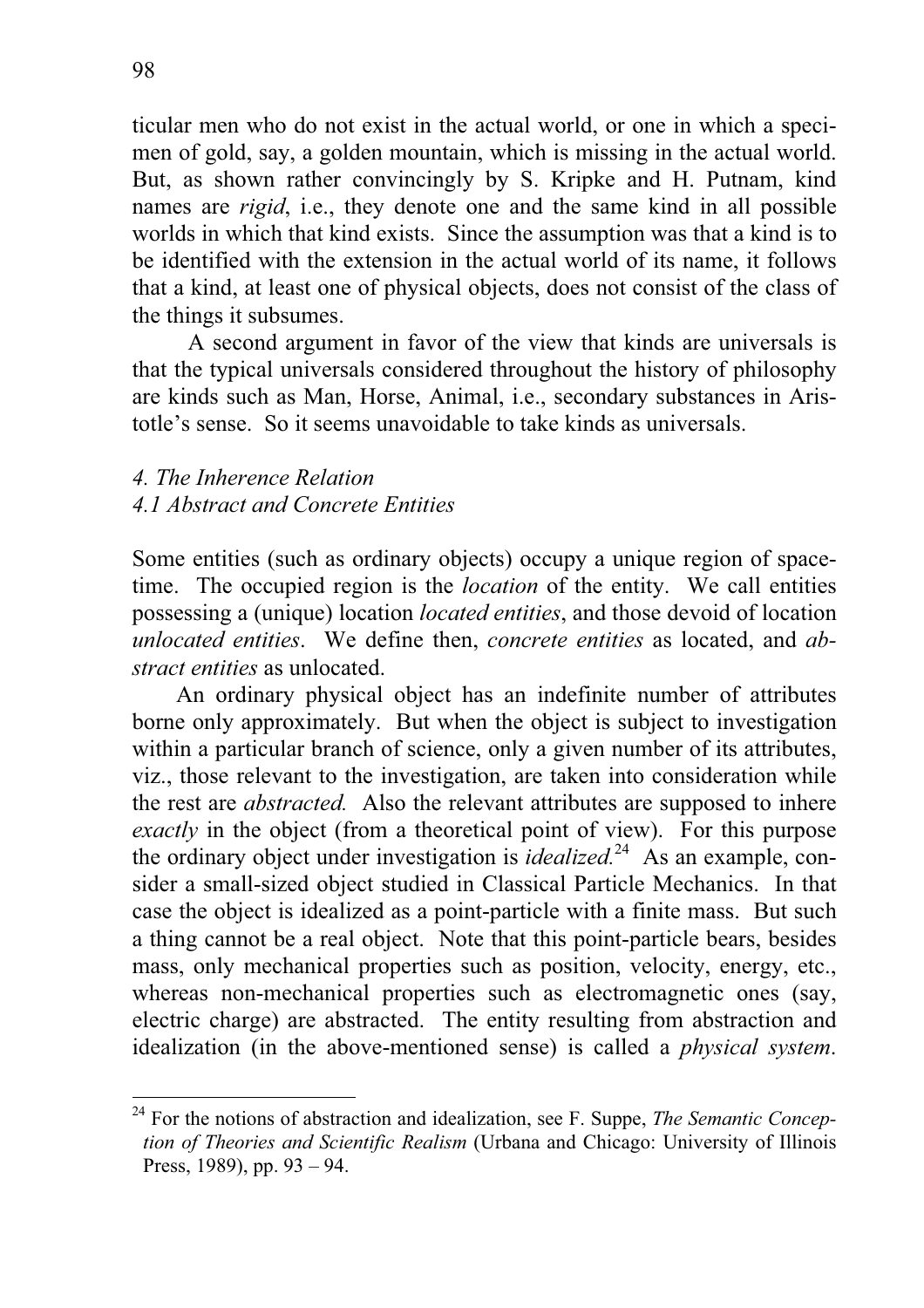Physical systems are neither fully concrete nor fully abstract. Since spatiotemporal attributes are borne by these systems they are located, and thus are not fully abstract. On the other hand, being constituted by abstraction and idealization they are surely not fully concrete. For these reasons we propose to call them *semiconcrete*-*semiabstract*.

On the other hand, all universals (semantic and ontic) are obviously abstract entities, whereas it is a widespread opinion that all particulars are concrete entities, i.e., that they are located. However, we defend the view that there are, besides concrete particulars, abstract ones, namely, inhering particulars (attributes) as well as non-inhering ones (mathematical objects such as numbers and pure sets).

## *4.2 Attributes and Attribute Kinds*

Attributes have been classified by Aristotle into nine different categories, viz., quantity, quality, relative, place, time, position, state, action, affection.<sup>25</sup> The attributes in these categories are also called accidents. The categories in question concern not only the attributes but also their kinds. In fact, both are called by the same name *symbebekos*. Aristotle, however, strictly distinguishes between the ontological status of attributes and that of attribute kinds. Indeed, as mentioned above, attributes are entities which are present-in, but not said-of, a subject. On the other hand, attribute kinds are those entities which are both present-in and said-of a subject.<sup>26</sup> For example, according to Aristotle, given that Socrates is pink, the attribute kind Pink is present-in Socrates and is also said-of the attribute Vink. But in our sense of inherence, it is Vink, and not Pink itself, which inheres in Socrates.

 Let us now inquire into the nature of attributes and attribute kinds. We shall first show that attributes are neither predicates nor reducible to predicates, and exist independently of them *qua* non-semantic entities. Attributes in this sense are rejected by nominalists who deny abstract entities.

 Attributes and their kinds are usually derived from their correlated predicates by means of an operation of reification. Indeed, we construe attributes as well as their kinds to be full-fledged thing-like entities, whereas predicates are merely semantic entities depending partly on our linguistic and conceptual framework. We propose the following three criteria of rei-

<sup>&</sup>lt;sup>25</sup> Categories 1<sup>b</sup>27 - 28.

<sup>&</sup>lt;sup>26</sup> Categories 1<sup>a</sup>30 - 32.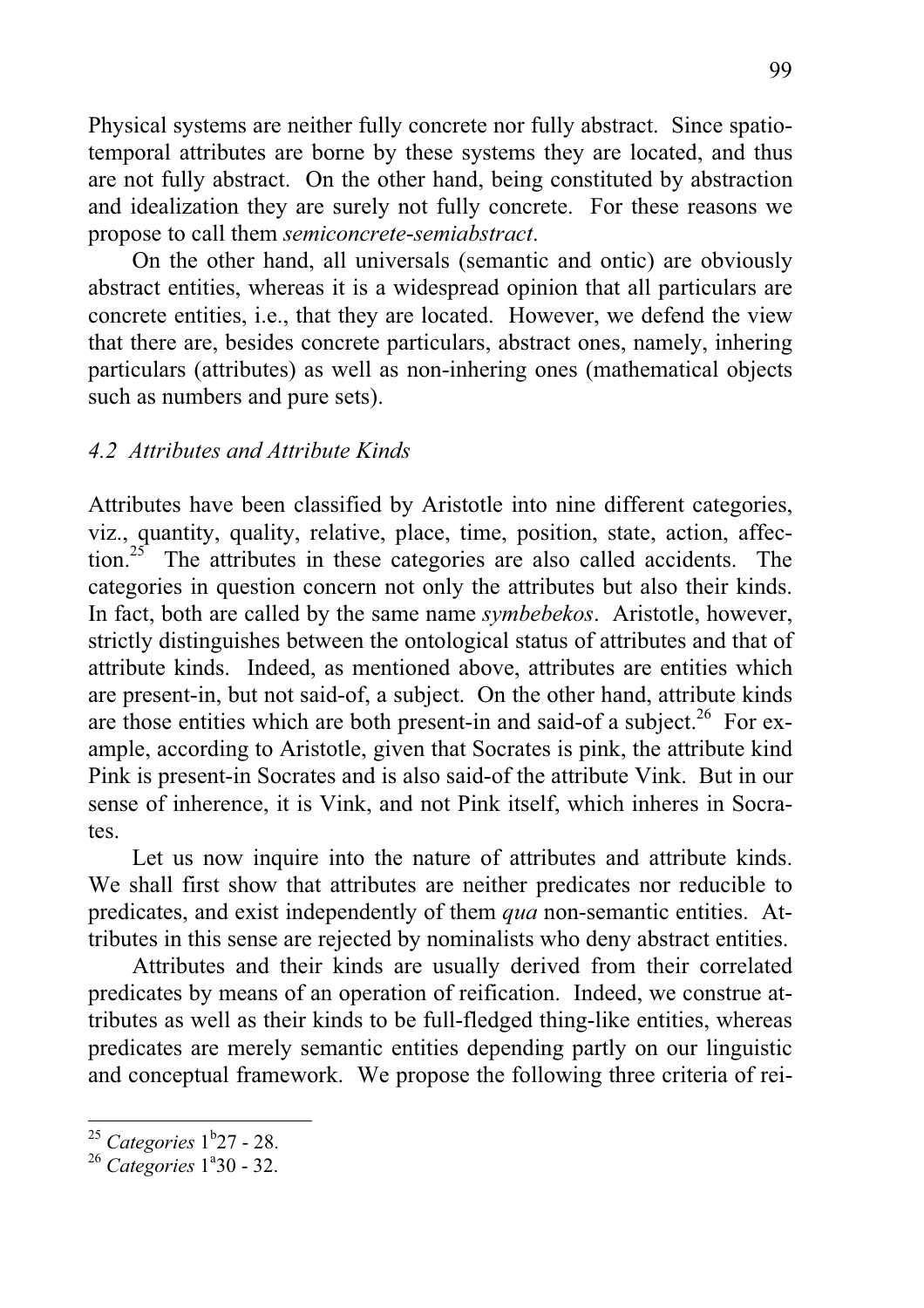fication of a predicate into an attribute, i.e., of the correlation of an attribute to the given predicate:

(i) A predicate can be correlated with an attribute only if at least one of its expressions is an adjectival phrase which contains a name of a potential attribute.

 (ii) A predicate satisfying criterion (i) can be correlated with an attribute only if using this potential attribute secures much more scientific and/or practical expediency than abstaining from reifying the predicate by way of paraphrasing each sentence containing (not within a predicate) a name of this attribute into one containing only predicate expressions.

 (iii) The entity correlated with a predicate satisfying criterion (i) and (ii) is an attribute if this entity is an instance of a kind, i.e., an attribute  $\mathrm{kind.}^{27}$ 

*Applications of criterion (i)*: As examples satisfying criterion (i), consider the monadic predicates (properties) being-vink and being-2-m-long and the dyadic predicate being-2-m-distant-from. A predicate expression of being-vink can be nominalized into a name of a potential attribute, viz., "Vink". The predicate expressions of both being-2-m-long and being-2-m-

<sup>&</sup>lt;sup>27</sup> The criteria (i) – (iii) secure a sparse ontology of attributes and attribute kinds in Armstrong's sense. However, Armstrong takes attributes as universals rather than abstract particulars. Furthermore, in case a predicate being-*F* corresponds to a universal, he calls the universal by the very expression "being-*F*". Criterion (ii) is in full agreement with Carnap's use of expediency of the linguistic frameworks concerning a particular category of entities, and Swoyer's view that there is no demonstrative argument for the existence of an entity such as property (or attribute for that matter). See R. Carnap, "Empiricism, Semantics, and Ontology", in *Meaning and Necessity, 2nd ed.*, *enlarged* (Chicago: The University of Chicago Press, 1956), p. 214, and Swoyer, *op. cit.*, p. 236, and n. 3, p. 286.

There are also criteria of reification of predicates into kinds more or less analogous to the criteria  $(i) - (iii)$ . But we do not deal with them in this paper. We only mention that a predicate such as a being-a-pink-thing (in contradistinction to predicates such as being-a-man, and being-an-electron) should not be reified into a natural kind of physical objects, for the reason that such a kind would not have a welldetermined structure, and its use in a discourse would not enhance the explanatory power of that discourse.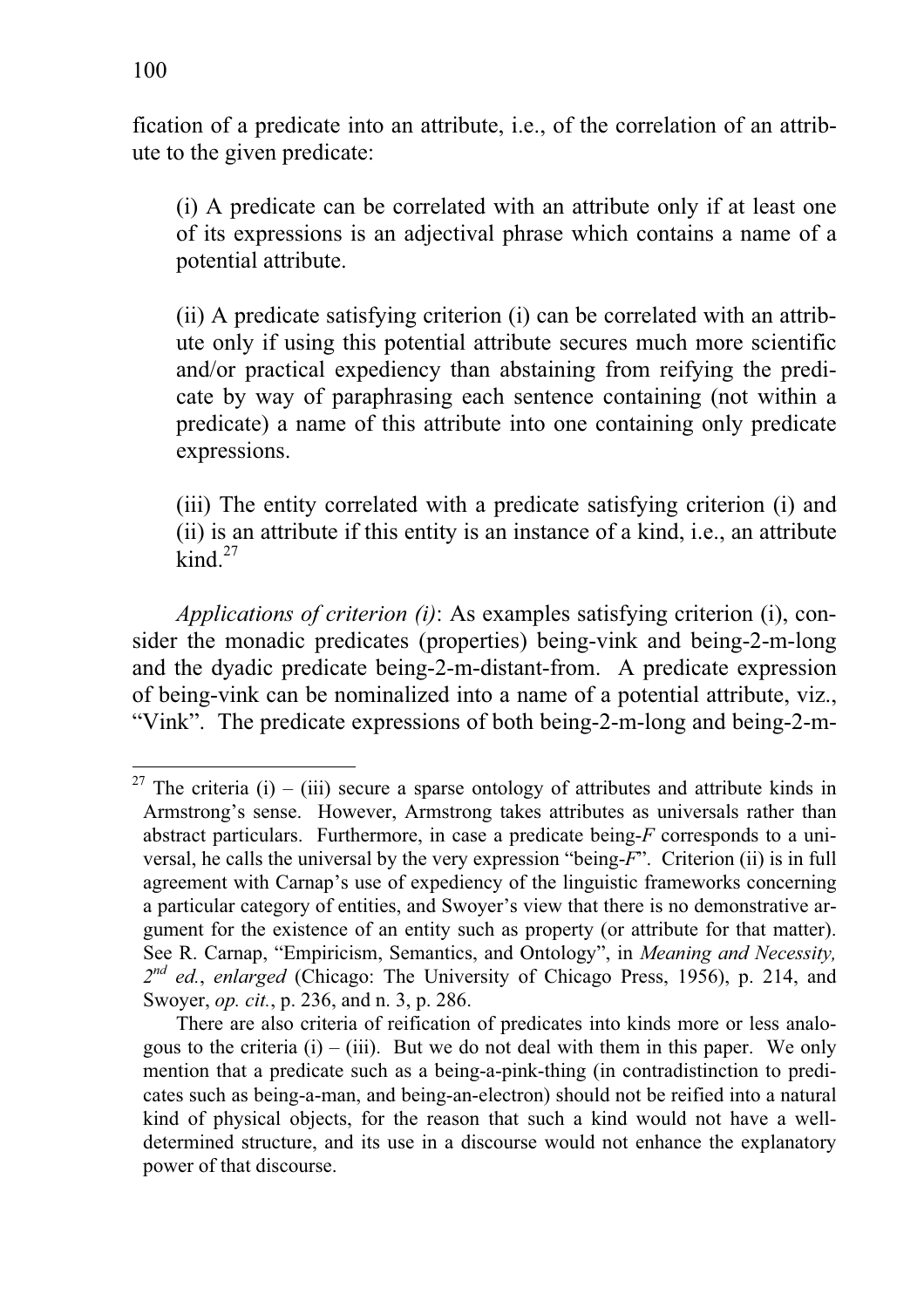distant-from contain as their part the name of a potential attribute, viz., "2 m". Hence all the three predicates satisfy criterion (i).

*Applications of criterion (ii)*: As examples satisfying criteria (i) and (ii), consider the predicates being-vink, being-vor, and being-vlue (where "Vor" and "Vlue" are respectively names of potential attributes, viz., a shade of orange and a shade of blue. Then, as shown convincingly by A. Pap and F. Jackson, a sentence like

(6) Vink is a color

 $\overline{a}$ 

cannot be paraphrased into "any thing that is vink is colored", and a sentence like

(7) Vink resembles Vor more than Vlue

cannot be paraphrased into "any thing that is vink resembles a thing that is vor more than it resembles to a thing that is vlue."<sup>28</sup> It follows that in order to explain the meaning of the sentences (6) and (7) we must admit that the names "Vink", "Vor", and "Vlue" refer to (potential) attributes that are irreducible to any predicate. Also, to give another example, the predicate being-2-m-long satisfies criterion (ii) (as well as (i)). Indeed, a sentence such as "the length of rod  $a$  is equal to  $2 \text{ m}$ " is often reduced in nominalistic measurement theory into "the length-in-meter of rod *a* is equal to 2" which does not contain a name of a potential attribute. However, such a reduction drastically reduces the expediency and explanatory power of the use of the original sentence.

*Application of criterion (iii)*: To illustrate criterion (iii), consider again the predicates being-vink and being-2-m-long. The potential attributes Vink and 2 m belong respectively to (potential) attribute kinds Color and

<sup>28</sup> See A. Pap, "Nominalism, Empiricism and Universals - I", *Philososophical Quarterly* **9** (1959), esp. pp. 334 – 335, and F. Jackson, "Statements about Universals", *Mind* **86** (1977), pp. 427 – 429. Notice that Pap and Jackson used genuine color terms such as "red", "orange", "blue", but presumably in the sense of certain shades of color rather than color kinds. Armstrong (1978, *op. cit.*, p. 58) acknowledges that concerning some positive arguments for realism, he bases himself "almost entirely" upon these articles of Pap and Jackson.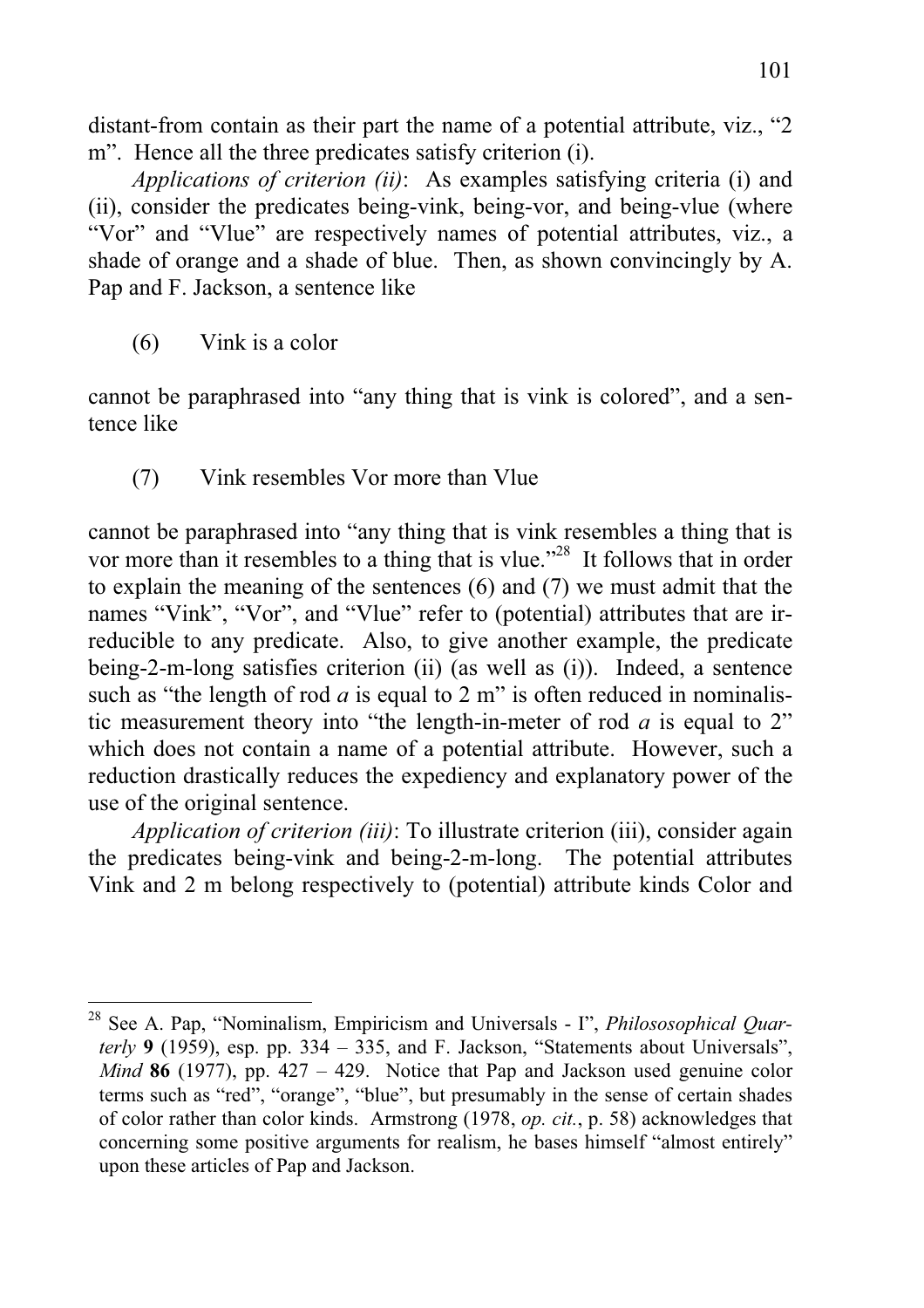Length. Color has the structure of a three-dimensional color space, $^{29}$  and Length that of the ray of positive real numbers.<sup>30</sup>

 It follows that Vink (as well as any shade of color) and 2 m (as well as any determinate length) satisfy the three criteria of reification, and thus are really attributes so that Color and Length are genuine attribute kinds.

 Let us now defend the view that attributes are both particulars and abstract. Indeed both qualifications are controversial. Some philosophers, for example, Armstrong, take all attributes to be universal, whereas other ones, such as G. F. Stout, D. C. Williams, C. B. Martin, K. Campbell, take them to be located and thus non-abstract in our sense. We shall first argue that attributes are particulars. We have seen that they are neither predicates nor reducible to them so that they are things. *Qua* things, attributes must be either kinds, i.e., ontic universals or they are, indeed, particulars. Furthermore, attributes are not kinds. Indeed, since we have distinguished attributes and attribute kinds, attributes cannot subsume any entity. (Otherwise they would be kinds.) Hence attributes are particulars (by virtue of our definition of "particular").

 Secondly, we shall argue that attributes are also abstract so that they are in fact abstract particulars<sup>31</sup> in the sense of being unlocated. Let us start by calling an attribute which inheres, or at least can inhere, in more than one object a *recurrent attribute*. On the other hand, we call an attribute which inheres, as a matter of fact, in exactly one object, and furthermore cannot, as a matter of logic, inhere in more than one object, a *nonrecurrent attribute*. Our problem is to find out whether attributes are recurrent or not. We shall argue first that they are recurrent, and second, by virtue of being recurrent, that they are unlocated, from which it will follow that they are abstract.

<sup>&</sup>lt;sup>29</sup> See R. Carnap, "A Basic System of Inductive Logic, Part 2", in R. Jeffrey (ed.), *Studies in Probability and Inductive Logic* (Berkeley: University of California Press, 1980), p. 7 ff. Carnap construes in general all attributes as elements of the so-called "attribute-spaces" each endowed with a well-determined structure.

<sup>30</sup> See H. Whitney, "The Mathematics of Physical Quantities, Part II", *The American* 

*Mathematical Monthly*, **75** (1968), Ch. I.<br><sup>31</sup> It is important to remark that attributes are not the sole abstract particulars. Indeed mathematical objects, such as numbers and pure sets as well as sets or classes of nonmathematical entities are also abstract particulars. The difference between these two types of abstract particulars is that the former ones (i.e., the attributes which are not objects) inhere, whereas the latter ones (which are objects) do not.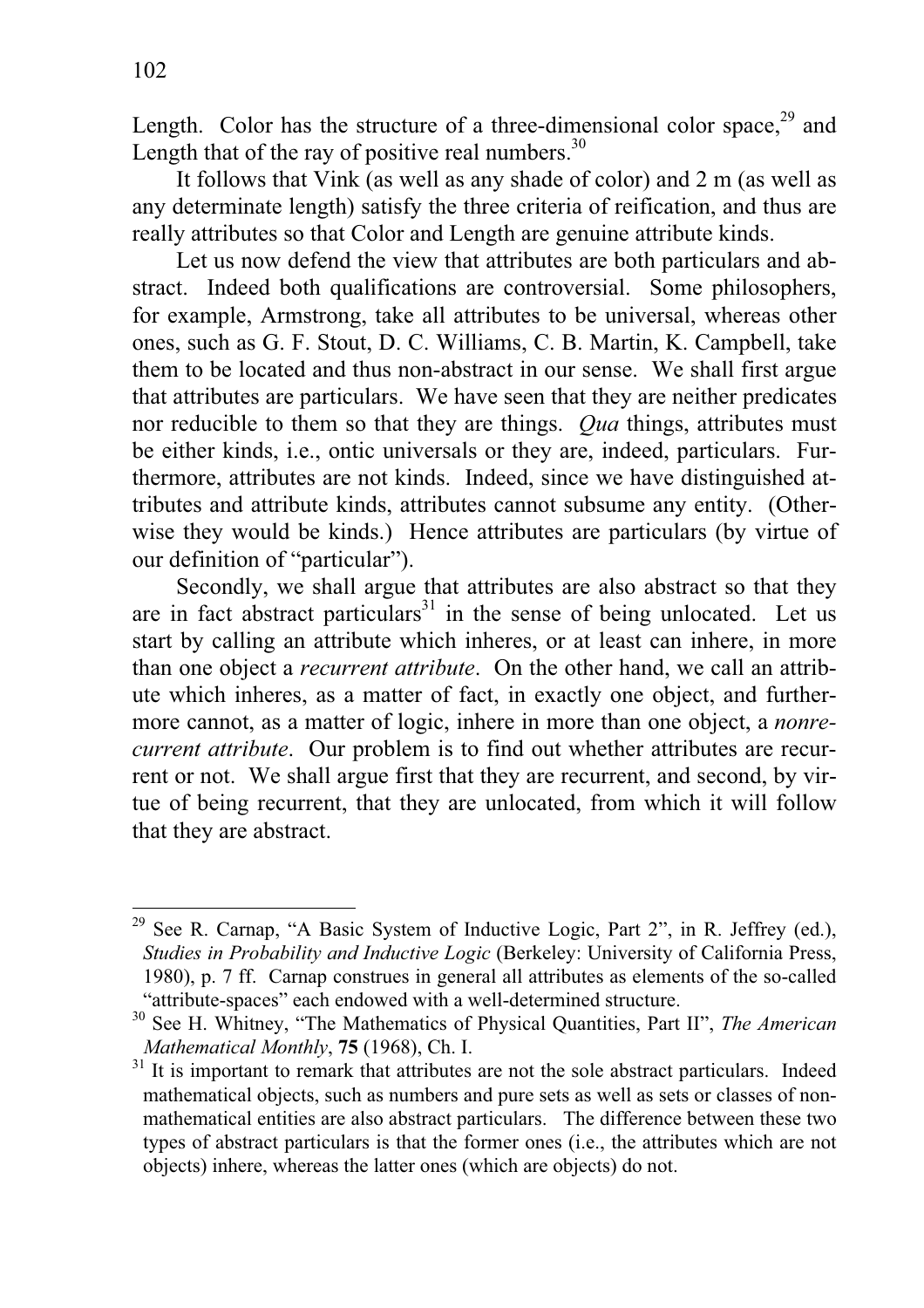Now, by definition, attributes are entities which can inhere in an object. There is a widespread view, imputed as far back as to Aristotle's *Categories*, that an attribute (accident) is a nonrecurrent entity inhering in a unique object. $32$  A nonrecurrent attribute has been called in recent analytic ontology a *trope*. We shall call the view that all attributes are tropes the *trope view.* There are two versions of the trope view: substance-attribute theory<sup>33</sup> and bundle theory.<sup>34</sup> It is the latter which is adopted by the majority of trope theorists. According to the former any attribute *qua* trope inheres in an object whereas to the latter an object is itself a bundle of tropes. Inherence is a primitive (irreducible) relation in the first version whereas in the second it is reducible to the part-whole relation (i.e., "*x* inheres in  $y''$  reduces to "*x* is a part of  $y''$ ) rather than to the set-theoretical membership. The reason is that a physical object *qua* trope bundle should be construed as the mereological sum and not the class of its constituent tropes. Indeed, even classes of located things are arguably themselves unlocated, while physical objects are clearly located.

 We shall now argue that attributes are always recurrent, which implies that the trope view is untenable. Our argument against the trope view applies to both versions. Since attributes are entities which inhere, or can inhere (in any of the two different senses) in some object, in order to show that they are recurrent, we must dwell on the concept of inherence in more detail. Consider our paradigmatic examples of attributes, viz., shades of color, and physical magnitudes such as determinate lengths, masses, temperatures, etc. Notice that all these attributes, even shades of color construed as absolutely determinate attributes, are exact (non-fuzzy) entities in the sense that they constitute systems having well-determined structures. This is clear for physical magnitudes since there is an isomorphism between the magnitudes of a given kind and some subsystem of real numbers.  $\overline{a}$ 

<sup>32</sup> This interpretation of Aristotle, for example, is shared by J. L. Ackrill, *Aristotle*'*s Categories and De Interpretatione*, trans. with notes and glossary (Oxford: Oxford University Press, 1963), and by Wedin, *ibid.* But this view has been challenged from Owen's interpretation onwards.

<sup>33</sup> See, C. B. Martin, "Substance Substantiated", *Australasian Journal of Philosophy* **58** (1980), pp. 3 – 10.

 $34$  See G. F. Stout, "Are the Characteristics of Particular Things Universal or Particular?", *Proceedings of the Aristotelian Society*, supplementary volume **3** (1923), pp. 144 – 22, D. C. Williams, "On the Elements of Being I – II", *The Review of Metaphysics* **7** (1953), nos. 1 – 2, pp. 3 – 18, and K. Campbell, *Abstract Particulars* (Oxford: Basil Blackwell, 1990). For a recent discussion of the trope view, see also A.- S. Maurin, *If Tropes* (Dordrecht: Kluwer, 2002).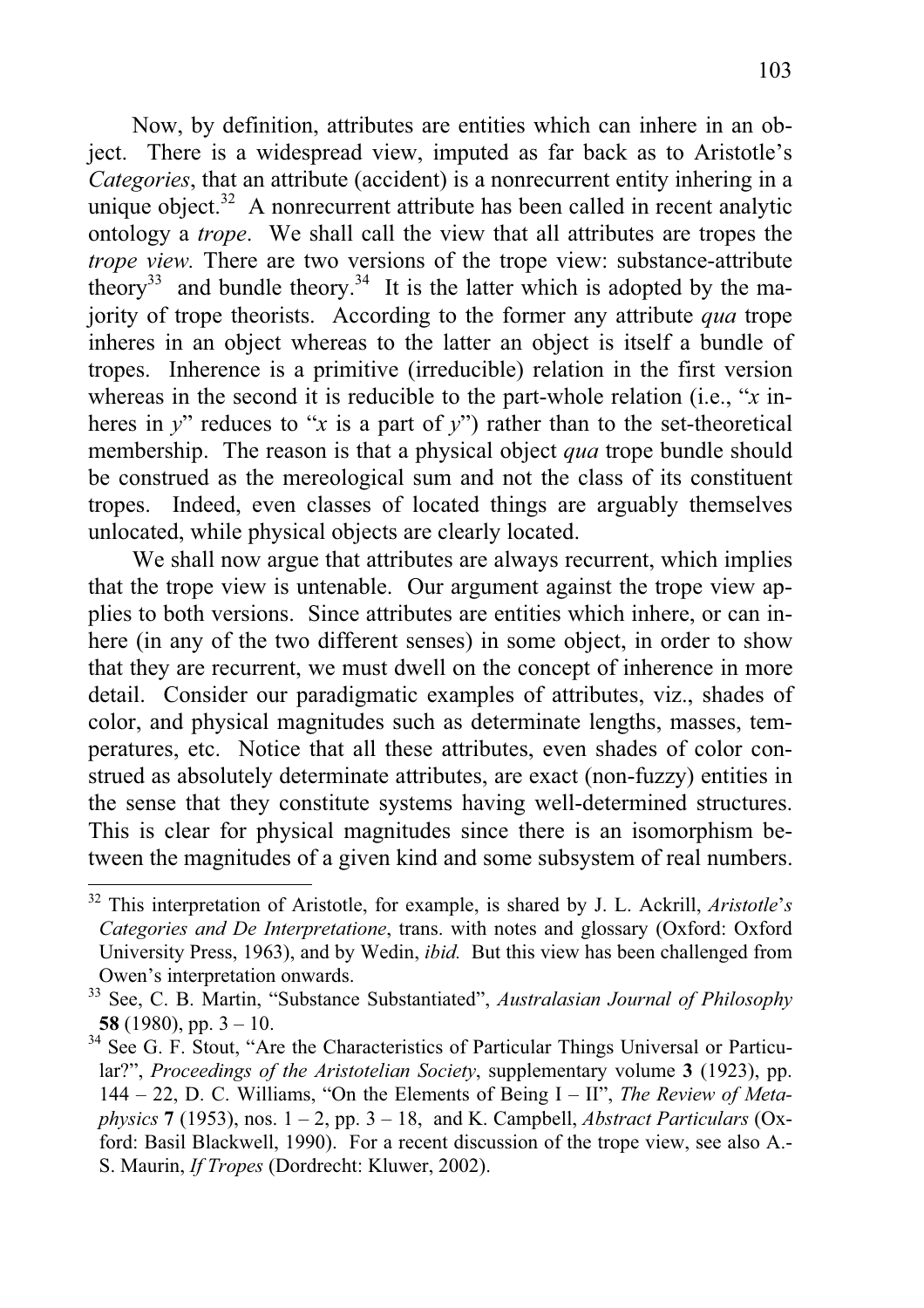On the other hand, qualities, such as shades of color and tones of sound are considered elements of some exact ordering. For example, the shades of physical color constitute a system isomorphic to a subsystem of natural numbers (being thus a well-determined structure) corresponding to the frequencies of electromagnetic waves. On the other hand, the shades of color in the phenomenological sense constitute a system isomorphic to a threedimensional color space, which is indeed a well-determined structure.

 Attributes can be divided into two types, viz., those belonging to a continuous spectrum and those belonging to a discrete one. We mean by the *spectrum* corresponding to a given attribute the structured domain of the attribute kind to which that attribute belongs. If the structured domain is a continuum, the attributes belonging to the domain are of the first type, and, if it is discrete, of the second type. For example, the attribute Vink belongs to a continuous spectrum, viz., the color-shade spectrum, whereas the attribute Two-legged (which would be correlated with the predicate being-two-legged in case the latter were reified) belongs to a discrete spectrum consisting of the would-be attributes zero-legged, one-legged, twolegged, etc. Now an attribute belonging to a continuous spectrum cannot be exactly attributed to any concrete object. To give an example, no concrete entity can have a mass of exactly 2 kg let alone the square root of 2 kg. Indeed let *a* be a physical object. Object *a* consists of microphysical entities, say, its atoms. Let *A* be the set of all atoms constituting *a.* But the elements of such a set *A* are indeterminate; they not only change in time but remain indeterminate at a given time. For if  $a_i$  is an atom very close to the boundary of object *a*, there is no objective answer to the question of whether  $a_i$  belongs to object  $a$  or to the environment thereof. Furthermore, the atoms at the boundary of *a* are in perpetual motion, and there is an interchange of atoms between the object *a* and its environment. But the mass of *a* is equal to the sum total of the masses of the atoms constituting that object. Since the number of these atoms, as well as their kind, is indeterminate, the mass in kg of *a* cannot be identical, at any concrete moment of time, $35$  to a given real number; what at most can be said is that it is within an interval of real numbers around 2. This is tantamount to saying that the mass of object *a* (at a given time) is *approximately* 2 kg. In general, we are led to construe the relation of inherence between an attribute and a con-

<sup>&</sup>lt;sup>35</sup> Notice that a concrete moment of time is not a point-like instant but has duration however small it may be. It follows that a concrete object can undergo change even at a given concrete moment of time.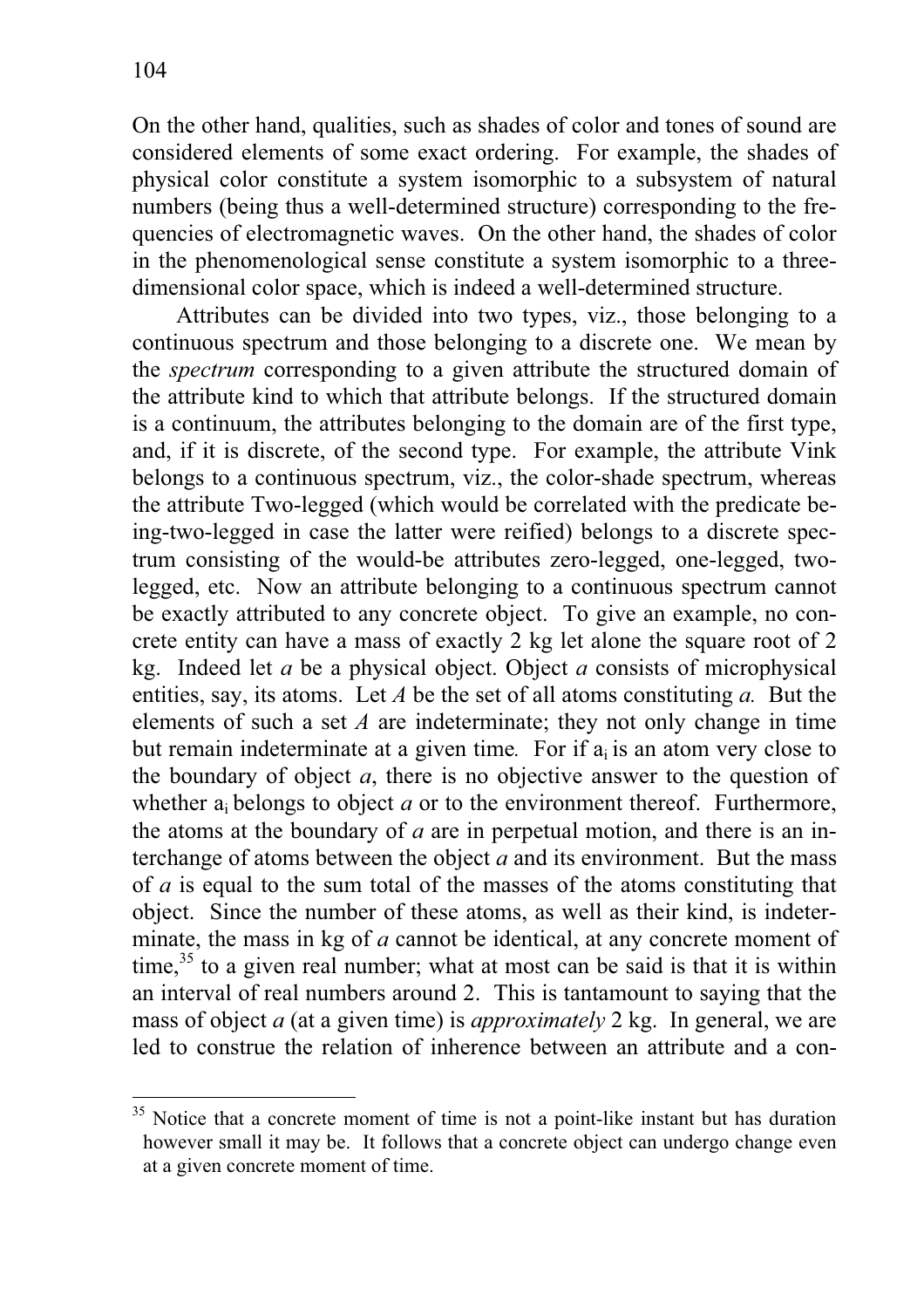crete object as an approximate rather than an exact attribution. Even some attributes belonging to a discrete spectrum, such as Two-legged, in situations like one's having partly lost one of his legs or having a deformed one, may not be exactly attributed to a concrete object.

 On the other hand, attributes with a discrete spectrum, at least in normal situations, can be exactly attributed to the objects in which they inhere. Two-legged (normally considered) would be such an example. As another example of an attribute belonging to a discrete spectrum, spin values can be exactly attributed to electrons in which they inhere. In the light of the distinction between approximate and exact attribution, let us examine the question of whether attributes are recurrent or nonrecurrent.

 In case inherence is taken in the sense of approximate attribution, it is plausible to say that an attribute can inhere in more than one object, from which it follows that it is recurrent. For example, many physical objects have a mass of approximately 2 kg. Hence, such a mass is a recurrent attribute and thus not a trope. Notice that if an attribute belonging to a continuous spectrum could be exactly attributed to a concrete object, it would still be logically possible—even though exceedingly improbable—that it inheres in more than one object thus rendering it recurrent.

 On the other hand, if inherence is taken in the sense of exact attribution, which is generally the case for attributes belonging to a discrete spectrum, the attributes can naturally inhere in more than one object so that they are recurrent. It follows that there are no nonrecurrent attributes, and thus the trope view is untenable.

 Granted that attributes are recurrent; can we maintain that they are located in the union of the locations occupied by the objects in which they inhere? The answer is negative for the following reasons: First, it would be counterintuitive to take a union of scattered locations a unique location, and second, there could still be a different location for the attribute in question. Hence, recurrent attributes are unlocated, from which it follows that they are abstract. In this way, our thesis that attributes are abstract particulars is justified. In so far as an attribute is indeed a recurrent unlocated entity, it cannot really be *in* any given object in the sense of being a constituent of the object in which it inheres. Hence we are conduced to a conception of attributes that is more Platonist than Aristotelian. This conception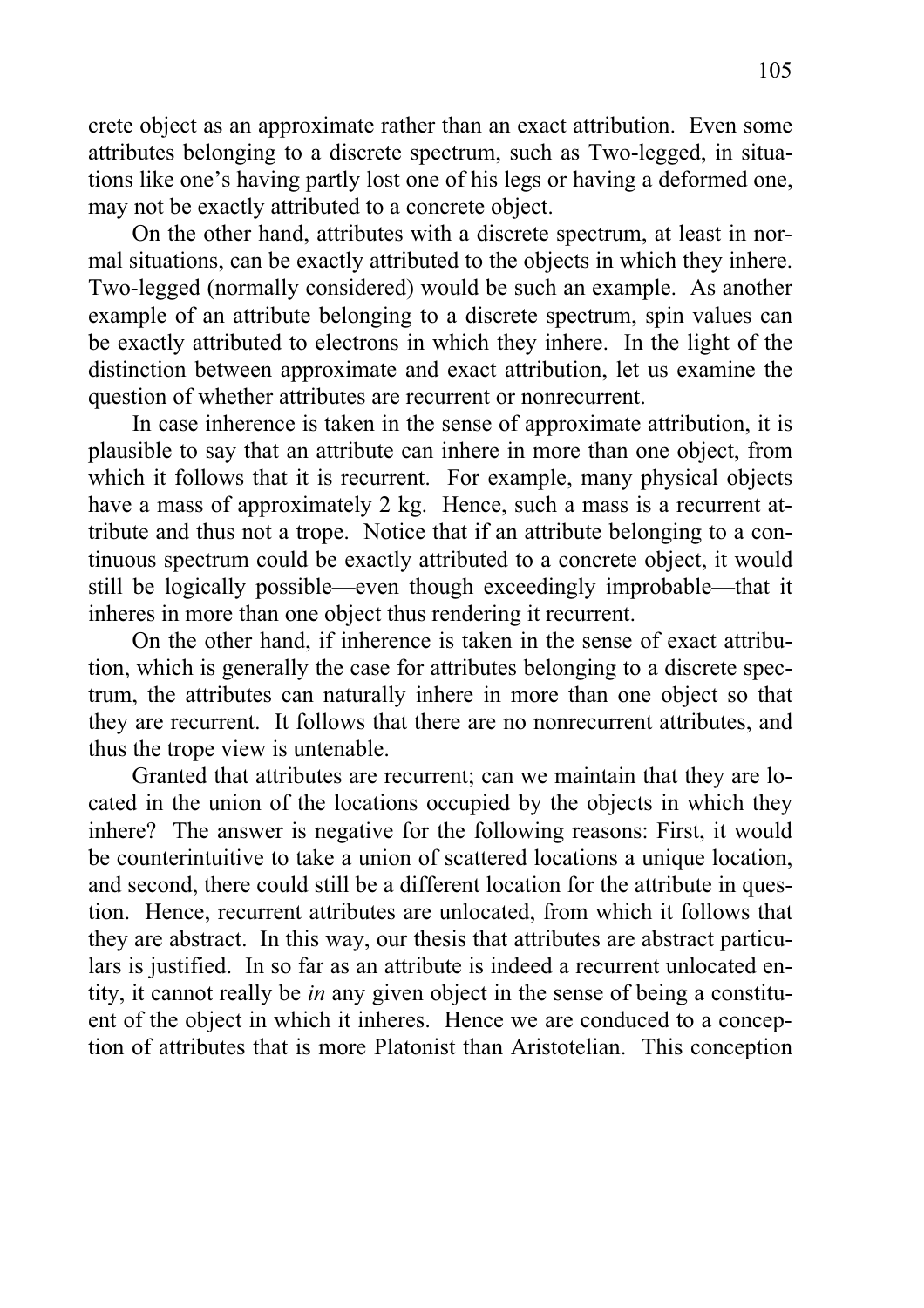$\overline{a}$ 

is strengthened by the fact that one can conceive of attributes, say, shades of colors, which do not inhere in any concrete object.<sup>36</sup>

 Having established that attributes are abstract particulars, let us now inquire into the nature of the inherence relation between attributes and objects. An attribute of a given kind may inhere in an object in different ways. A *way of inherence* involves, among others, place, time, and, if required, a system of coordinates. For example, a shade of color, say, Vink, may inhere in an object at a given time with respect to its whole surface (assumed to be uniformly colored), or to the greatest part of its surface (assumed to be uniformly colored), or only to a given part (assumed to be uniformly colored). Similarly, a determinate length, say, 2 m, may inhere in an object at a given time with respect to its proper length, diameter, width, thickness, depth, etc. And, further, it may inhere in a particle at a given time with respect to its *x*-, *y*-, or *z*-coordinate, or in a system of *n* particles at a given time with respect to the *x*-, *y*-, or *z*-coordinate of the  $1^{st}$ ,  $2^{nd}$ , ..., or  $n<sup>th</sup>$  particle. The most important characteristic of the inherence relation with respect to a given way is expressed by the following principle, which we shall call *the principle of the unicity of inherence*, and which applies rigorously to physical systems rather than to ordinary physical objects: $37$ 

Different attributes of the same kind cannot inhere with respect to the same way in an object. $38$ 

 We define the *domain of bearers D* of the attributes of kind *K* with respect to a way of inherence as the set of objects in which an attribute of kind *K* inheres with respect to the given way. Then it follows from the principle of unicity that any object belonging to the domain *D* bears, with respect to the given way, exactly one attribute of kind *K*. Hence, there is a

<sup>&</sup>lt;sup>36</sup> For example, Hume mentions the idea of an unperceived shade of blue in between two perceived ones. See D. Hume, *An Inquiry Concerning Human Understanding* (Indianapolis: The Liberal Arts Press, 1955), pp. 29 – 30. Notice that Hume's remark expresses nothing but the fact that the ordering of the color spectrum is dense. (A linear ordering relation is *dense* just in case there is member of the field of the ordering between any two members related by this ordering.)

<sup>&</sup>lt;sup>37</sup> In the rest of this section "object" is used in the sense of physical system.

<sup>&</sup>lt;sup>38</sup> The so-called color-exclusion principle to the effect that no object can at the same time be both red and green all over is a corollary of this fundamental principle.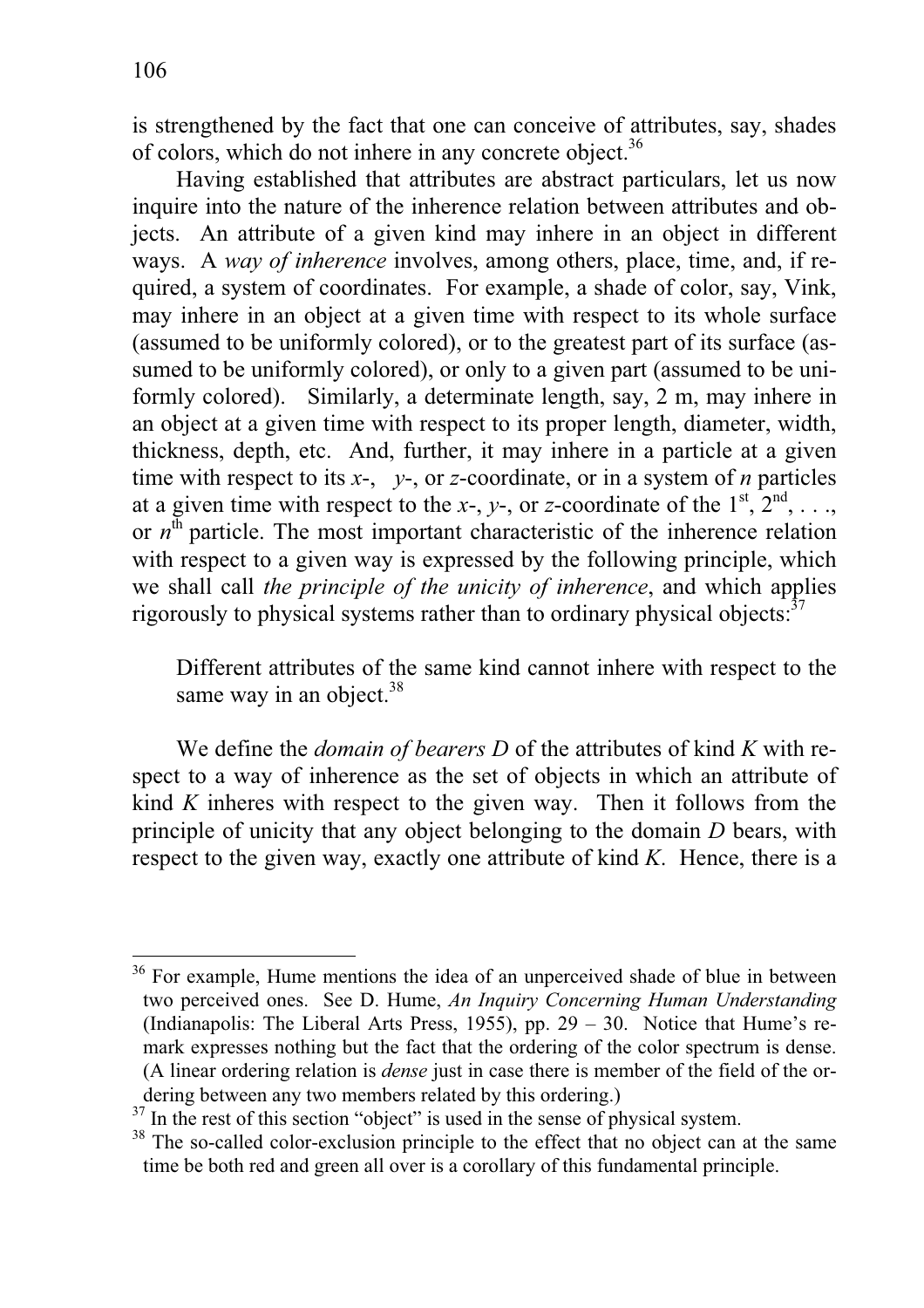function, call it *inherence function*, 39 mapping the domain of bearers *D* in the domain of kind *K* such that the value of the function for a given object belonging to *D* is the attribute of kind *K* which inheres with respect to the given way in this object. An inherence function whose values are quantitative attributes (such as lengths, masses, etc.) is called a *quantity*, and the attributes constituting the values of the quantity are called *magnitudes.*

Let us now recapitulate and clarify our conception of attribute, emphasizing the distinction between attributes and attribute kinds on the one hand, and between attributes and predicates (i.e., properties and relations) on the other. For this purpose let us analyze the relationships holding among Color, Pink, Vink, and Socrates (as body).

 1. Color and Pink are attribute kinds, and thus ontic universals, whereas Vink is an attribute, hence an abstract particular by virtue of the criteria of reification  $(i) - (iii)$ . Color subsumes Pink and Vink, whereas Vink inheres in Socrates who is a concrete particular.

 2. Vink, being a particular, is an instance of both universals Color and Pink, but Socrates, though a particular too, is not an instance of these universals. The reason is that Socrates is not an attribute but rather an object.

 3. There are no attributes of attributes. Though a statement like "Pink is a color" is quite usually considered to mean that Color is an attribute of Pink, this is not so in our conception. First, because none of Pink and Color is an attribute, and, second, because Color subsumes Pink and therefore cannot inhere in Pink. Furthermore, one may take the statement "Vink is a color" to mean that Color is an attribute of Vink, but this is not so; first, because, though Vink is an attribute, color is not, and, second, because Color subsumes Vink and thus cannot inhere it. Furthermore, an attribute cannot inhere in any attribute (of the same or of a different kind), because it can inhere only in objects. The apparent attributes of an attribute are rather attribute kinds which subsume the given attribute. For example, the attribute Vink does not inhere in the shade of orange color Vor, or in the length 2 m so that Vink is not an attribute of either. Hence our view that there are no attributes of attributes seems to be justified.

 4. Attributes must also be distinguished from the predicates that are correlated with them. Indeed, in contradistinction to predicates, attributes are neither monadic nor polyadic. For example, the attribute Vink is corre-  $\overline{a}$ 

<sup>&</sup>lt;sup>39</sup> Suppe (*op. cit.*, p. 93) calls the inherence functions "parameters." Indeed the arguments of the parameters are physical objects and their values are attributes.

Using the notion of inherence function, we can redefine the attribute name "Vink" as "the shade of color at a given time and place in Socrates' surface."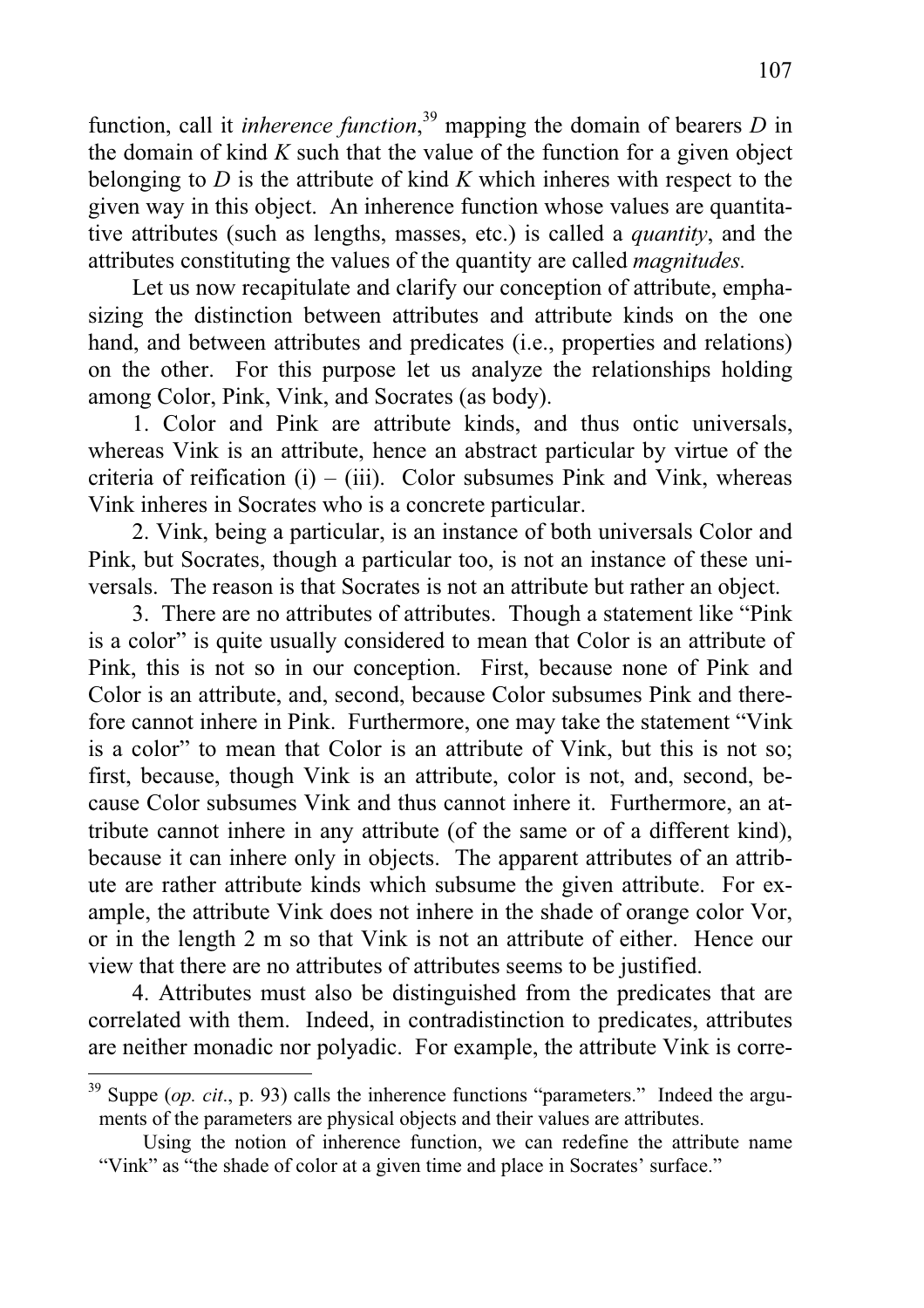lated with a monadic predicate, viz., the property of being-vink (vinkness for short). Furthermore, one and the same attribute (say, 2 m) can be correlated both with a monadic and a polyadic predicate (say, being-2-m-long and being-2-m-distant-from). Now the color of Socrates is the attribute Vink and not the property being-vink, or vinkness. Indeed the sentences "The color of Socrates is being-vink" and "The color of Socrates is vinkness" do not make sense. Similarly, the distance between two particles may be the attribute 2 m, but never the dyadic relation being-2-m-distantfrom. In general, the values of an inherence function for given objects are attributes but not properties or relations.

## *5. A Classification of Categories*

Our inquiry into the nature of predicates, kinds, and attributes of physical objects results in the following classification of categories, which characterizes the ontology of the physical realm. Note that we replace higherorder kinds by their respective (first-order) reduct.

- 0. *Entities*
	- 1. Non-predicable entities: *Things*.
	- 2. Predicable entities (semantic universals, abstract)*: Predicates* (of any order).
	- 1.1 Non-subsuming things: *Particulars*.
	- 1.2 Subsuming things (ontic universals, abstract): *Kinds*.
		- 2.1 0-place predicates: *Propositions*.
		- 2.2 *n*-place predicates  $(n \ge 1)$ : *Concepts* 
			- 1.11 Non-inhering particulars: *Objects*.
			- 1.12 Inhering things (abstract): *Attributes*.
			- 1.21 Kinds of objects (abstract): *Object kinds*.
			- 1.22 Kinds of attributes: *Attribute kinds*.
			- 2.11 Subject-predicate propositions: *Predications*.
			- 2.12 Propositions with connectives and/or quantifiers: *Complex propositions*.
			- 2.21 One-place predicates: *Properties* (of any order).
			- 2.22 Many-place predicates: *Relations*-*in*-*intension* (of any order).
				- 1.111 Located objects: *Physical objects*.
				- 1.112 Unlocated objects: *Abstract objects*.
				- 1.1111 Ordinary (physical) objects: *Concrete entities.*